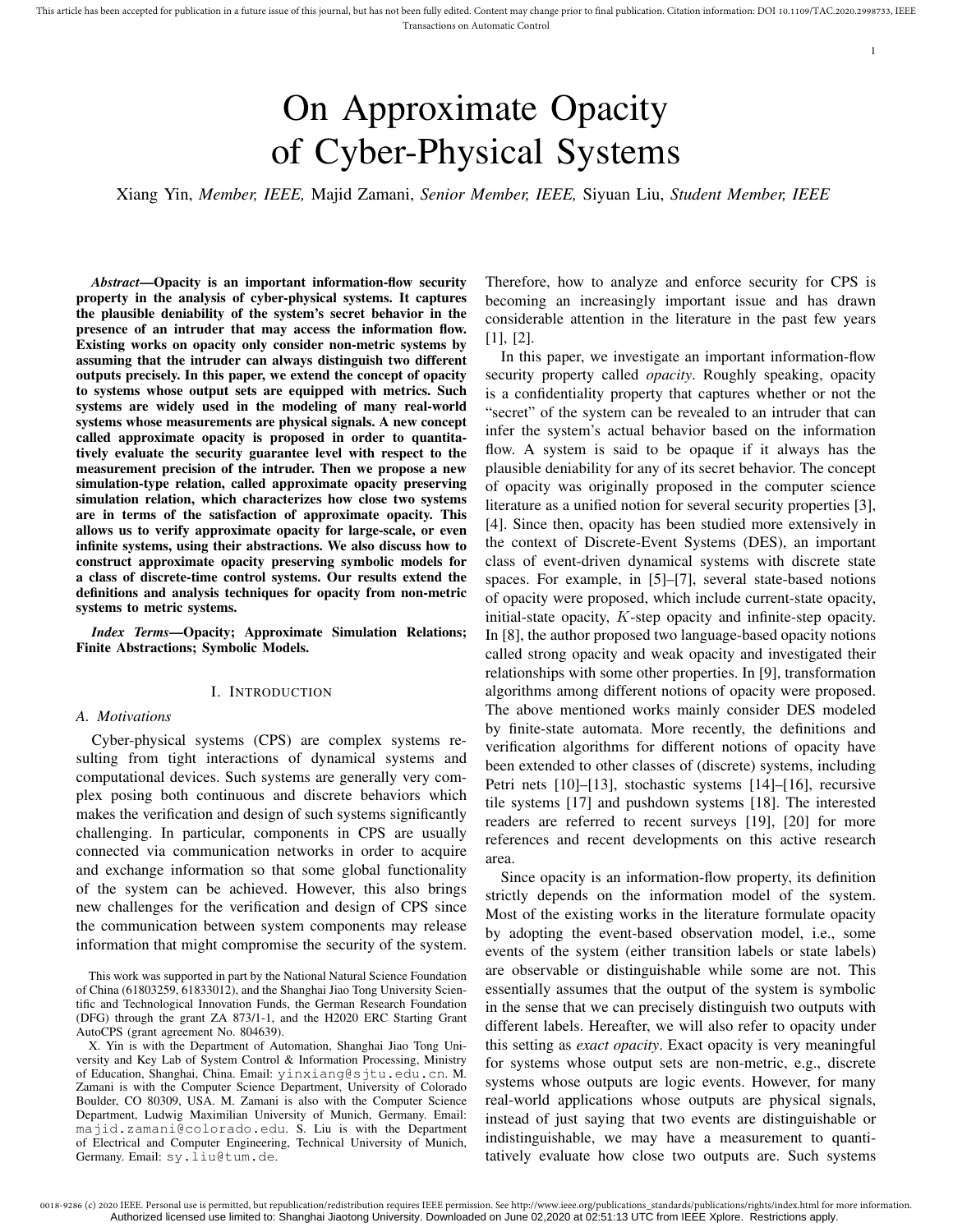are referred to as *metric systems*, where the output sets are equipped with appropriate metrics. For metric systems, if two signals are very close to each other, then it will be very hard to distinguish them unambiguously due to the measurement precision or potential measurement noises. A typical example of this scenario is linear or nonlinear discrete-time control systems with continuous state-spaces and continuous output mappings. Therefore, existing definitions of opacity are too strong for metric systems since they implicitly assume that the intruder can always distinguish two output signals even when they are arbitrarily close to each other, which is not practical.

## *B. Our Contributions*

In this paper, we propose a new concept called *approximate opacity* that is more applicable to metric systems. In particular, we treat two outputs as "indistinguishable" outputs if their distance is smaller than a given threshold parameter  $\delta \geq 0$ . We consider three basic types of opacity, initial-state opacity, current-state opacity and infinite-step opacity. For example,  $\delta$ -approximate initial-state opacity requires that, for any state run starting from a secret state, there exists another state run starting from a non-secret state, such that their corresponding output runs are δ-close to each other. Intuitively, δ-approximate initial-state opacity says that the intruder can never determine that the system is initiated from a secret state if it does not have an enough measurement precision which is captured by parameter  $\delta$ . In other words, instead of requiring that the system is exactly opaque, our new definitions essentially provide relaxed versions of opacity with a quantitative security guarantees level with respect to the measurement precision of the intruder.

For systems whose state-spaces are very large or even infinite, it is desirable to construct abstract models that preserve opacity, to some extent, for the purpose of verification. To this end, we propose the concept of  $\varepsilon$ -approximate opacity preserving simulation relation. We show that if there is an  $\varepsilon$ -approximate opacity preserving simulation relation from system  $S_a$  to system  $S_b$ , then  $S_b$  being  $(\delta - 2\varepsilon)$ -approximate opaque implies that  $S_a$  is  $\delta$ -approximate opaque. In particular, for a class of incrementally input-to-state stable discrete-time control systems with possibly infinite state-spaces, we propose an effective approach to construct symbolic models (a.k.a. finite abstractions) that approximately simulate the original systems in the sense of opacity preserving and vice versa. The resulting symbolic model is finite if the state-space of the original continuous system is within a bounded region. Therefore, the proposed abstraction technique together with the verification algorithm for the finite case provide a sound way for verifying opacity of discrete-time control systems with continuous state-spaces.

The contributions of this work are summarized as follows.

- New notions of  $\delta$ -approximate opacity are proposed to quantitatively characterize the issue regarding the measurement precision of the intruder.
- Effective algorithms are provided to verify different notions of approximate opacity.
- New simulation relations termed as  $\varepsilon$ -approximate opacity preserving simulation relations are proposed to characterize how close two systems are in terms of the satisfaction of approximate opacity.
- For a class of discrete-time control systems, we show how to construct symbolic models that preserve opacity with given a-priory precision.

## *C. Related Works*

Our work is closely related to several works in the literature. First, several different approaches have been proposed in the literature to evaluate opacity more quantitatively rather than requiring that the system is opaque exactly [14], [21]–[23]. For example, in [22], the authors adopt the Jensen-Shannon divergence as the measurement to quantify secrecy loss. In [14], [21], [23], stochastic DES models are used to study the probabilistic measurement of opacity. These approaches essentially aim to analyze how opaque a single system is, e.g., the probability of being opaque. However, they neither consider how close two systems are in terms of being opaque nor consider under what observation precision level, we can guarantee opacity.

There are also attempts in the literature that extend opacity from discrete systems to continuous systems. For example, in the recent results in [24]–[26], the authors extended the notion of opacity to (switched) linear systems. However, their definition of opacity is more related to an output reachability property rather than an information-flow property. Moreover, their formulation is mostly based on the setting of exact opacity, i.e., we can always distinguish two different outputs precisely no matter how close they are, In [24], the authors mentioned the direction of using output metric to quantify opacity and a property called strong  $\epsilon$ -*K*-initial-state opacity was proposed, which is closely related to our notions. However, no systematic study, e.g., verification and abstraction as we consider in this paper, was provided for this property.

Regarding the techniques used in this paper, first, our algorithms for the verification of approximate notions of opacity are motivated by the verification algorithms for exact opacity studied in [5], [27]. In particular, we use the idea of constructing a new system, called the state-estimator, that tracks all possible states consistent with the observation. However, our construction of state-estimator is not exactly the same as the existing one as additional state information is needed in order to handle the issue of approximation.

Abstraction-based techniques have also been investigated in the literature for the verification and synthesis of opacity; see, e.g., [28]–[32]. In particular, in our recent work [28], we propose several notions of opacity preserving (bi)simulation relations. However, these relations only preserve exact opacity for non-metric systems. Our new relations extend the relations in [28] to metric systems by taking into account how close two systems are. Such an extension is motivated by the definition of approximate (bi)simulation relation originally proposed in [33]. However, the original definition of approximate (bi)simulation relation does not necessarily preserve approximate opacity. Constructing symbolic models for control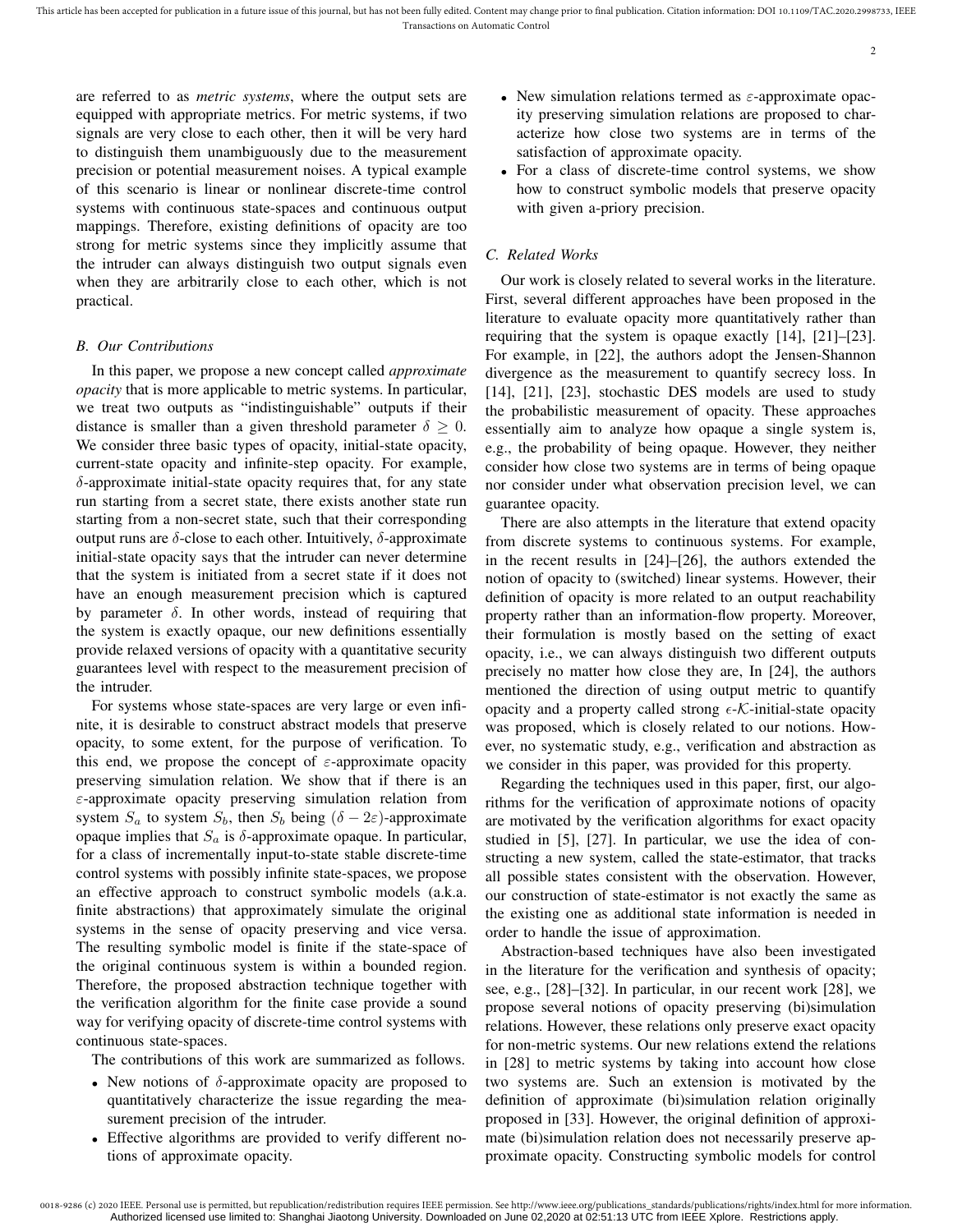systems is also an active research area; see, e.g., [34]–[37]. However, most of the existing works on the construction of symbolic models only consider the dynamics of the systems and are not taking into account the opacity property. In our approach, we need to consider both the dynamic and the secret of the system while constructing the symbolic model and guarantee the preservation of approximate opacity across related systems.

A related notion called differential privacy was introduced in [38] for database systems and has attracted significant attention in the past few years [39]–[41]. In particular, [40] extends the original notion of differential privacy to symbolic systems. Differential privacy requires that any two adjacent data should produce indistinguishable outputs in the probability sense. However, the essence of opacity is a confidentiality property that captures the plausible deniability of the system's secret behavior, while differential privacy captures whether or not any sensitive data can be learned under some side-information. These two properties are incomparable in general. Note that there are also probabilistic versions of opacity studied in the literature for systems modeled as Markov chains [14], [21]– [23]. In those studies, the essence of probabilistic opacity is still plausible deniability but with a quantitative measure; the output at each state is still non-probabilistic.

Finally, approximate notions of two related properties called diagnosability and predictability are investigated recently in [42], [43]. Their setting is very similar to us as we both consider a measurement uncertainty threshold. However, diagnosability and predictability can be preserved by standard approximate simulation relation. We show that standard approximate simulation relation does not preserve opacity. Therefore, the proposed approximate opacity preserving simulation relation is different from the standard approximate simulation relation in the literature.

#### *D. Organization*

The rest of this paper is organized as follows. In Section II, we first introduce some necessary preliminaries. Then we propose the concept of approximate opacity in Section III. The verification procedures for approximate opacity are provided in Section IV. In Section V, approximate opacity preserving simulation relations are proposed and their properties are also discussed. In Section VI, we describe how to construct approximate opacity preserving symbolic models for incrementally stable discrete-time control systems with continuous state-spaces. Finally, we conclude the paper by Section VII. Preliminary and partial version of this paper is presented as an extended abstract in [44].

#### II. PRELIMINARIES

#### *A. Notation*

The symbols N, N<sub>0</sub>, Z, R, R<sup>+</sup>, and R<sub>0</sub><sup>+</sup> denote the set of natural, nonnegative integer, integer, real, positive, and nonnegative real numbers, respectively. Given a vector  $x \in \mathbb{R}^n$ , we denote by  $x_i$  the *i*–th element of x, and by  $||x||$  the infinity norm of x.

The closed ball centered at  $u \in \mathbb{R}^m$  with radius  $\lambda$  is defined by  $\mathcal{B}_{\lambda}(u) = \{v \in \mathbb{R}^m \mid ||u - v|| \leq \lambda\}$ . We denote the closed ball centered at the origin in  $\mathbb{R}^n$  and with radius  $\lambda$  by  $\mathcal{B}_{\lambda}$ . A set  $B \subseteq \mathbb{R}^m$  is called a *box* if  $B = \prod_{i=1}^m [c_i, d_i]$ , where  $c_i, d_i \in \mathbb{R}$  with  $c_i < d_i$  for each  $i \in \{1, \ldots, m\}$ . The *span* of a box B is defined as  $span(B) = min\{|d_i - c_i| \mid i =$  $1, \ldots, m$ . For a box  $B \subseteq \mathbb{R}^m$  and  $\mu \leq span(B)$ , define the  $\mu$ approximation  $[B]_{\mu} = [\mathbb{R}^m]_{\mu} \cap B$ , where  $[\mathbb{R}^m]_{\mu} = \{a \in \mathbb{R}^m \mid a \in \mathbb{R}^m \}$  $a_i = k_i \mu, k_i \in \mathbb{Z}, i = 1, \ldots, m$ . Remark that  $[B]_{\mu} \neq \emptyset$  for any  $\mu \leq span(B)$ . Geometrically, for any  $\mu \in \mathbb{R}^+$  with  $\mu \leq$ span(B) and  $\lambda \geq \mu$ , the collection of sets  $\{\mathcal{B}_{\lambda}(p)\}_{p\in[B]_{\mu}}$  is a finite covering of B, i.e.  $B \subseteq \bigcup_{p \in [B]_\mu} \mathcal{B}_\lambda(p)$ . We extend the notions of span and *approximation* to finite unions of boxes as follows. Let  $A = \bigcup_{j=1}^{M} A_j$ , where each  $A_j$  is a box. Define  $span(A) = min\{span(A_j) | j = 1, ..., M\}$ , and for any  $\mu \leq span(A)$ , define  $[A]_{\mu} = \bigcup_{j=1}^{M} [A_j]_{\mu}$ . The Minkowski sum of two sets  $P, Q \subseteq \mathbb{R}^n$  is defined by  $P \oplus Q = \{x \in$  $\mathbb{R}^n | \exists_{p \in P, q \in Q}, x = p + q \}$ . Given a set  $\mathbb{S} \subseteq \mathbb{R}^n$  and a constant  $\theta \in \mathbb{R}_{\geq 0}$ , we define a new set  $\mathbb{S}^{\theta} = \mathbb{S} \oplus \mathcal{B}_{\theta}$  as the inflated version of the set S.

Given a function  $f: \mathbb{N}_0^+ \to \mathbb{R}^n$ , the (essential) supremum of f is denoted by  $||f||_{\infty} := (\text{ess})\sup\{||f(k)||, k \geq 0\}$ . A continuous function  $\gamma : \mathbb{R}_0^+ \to \mathbb{R}_0^+$  is said to belong to class K if it is strictly increasing and  $\gamma(0) = 0$ ;  $\gamma$  is said to belong to class  $\mathcal{K}_{\infty}$  if  $\gamma \in \mathcal{K}$  and  $\gamma(r) \to \infty$  as  $r \to \infty$ . A continuous function  $\beta : \mathbb{R}_0^+ \times \mathbb{R}_0^+ \to \mathbb{R}_0^+$  is said to belong to class  $\mathcal{KL}$ if, for each fixed s, the map  $\beta(r, s)$  belongs to class K with respect to  $r$  and, for each fixed nonzero  $r$ , the map  $\beta(r, s)$  is decreasing with respect to s and  $\beta(r, s) \rightarrow 0$  as  $s \to \infty$ . We identify a relation  $R \subseteq A \times B$  with the map  $R: A \to 2^B$  defined by  $b \in R(a)$  iff  $(a, b) \in R$ . Given a relation  $R \subseteq A \times B$ ,  $R^{-1}$  denotes the inverse relation defined by  $R^{-1} = \{(b, a) \in B \times A : (a, b) \in R\}.$ 

## *B. System Model*

In this paper, we employ a notion of "*system*" introduced in [45] as the underlying model of CPS describing both continuous-space and finite control systems.

Definition II.1. *A system* S *is a tuple*

$$
S = (X, X_0, U, \longrightarrow, Y, H), \tag{1}
$$

*where*

- X *is a (possibly infinite) set of states;*
- $X_0 \subseteq X$  *is a (possibly infinite) set of initial states;*
- U *is a (possibly infinite) set of inputs;*
- $\bullet \longrightarrow \subseteq X \times U \times X$  *is a transition relation;*
- Y *is a set of outputs;*
- $H: X \rightarrow Y$  *is an output map.*

*A transition*  $(x, u, x') \in \longrightarrow$  *is also denoted by*  $x \xrightarrow{u} x'$ . *For a transition*  $x \xrightarrow{u} x'$ *, state*  $x'$  *is called a u-successor, or simply a successor, of state* x*; state* x *is called a* u*-predecessor, or simply a predecessor, of state* x 0 *. We denote* by  $\text{Post}_u(x)$  *the set of all u-successors of state* x *and by*  $Pre_u(x)$  *the set of all u-predecessors of state x. For a set of states*  $q \in 2^X$ *, we define*  $\text{Post}_u(q) = \bigcup_{x \in q} \text{Post}_u(x)$  *and*  $\mathbf{Pre}_u(q) = \bigcup_{x \in q} \mathbf{Pre}_u(x)$ . A system S is said to be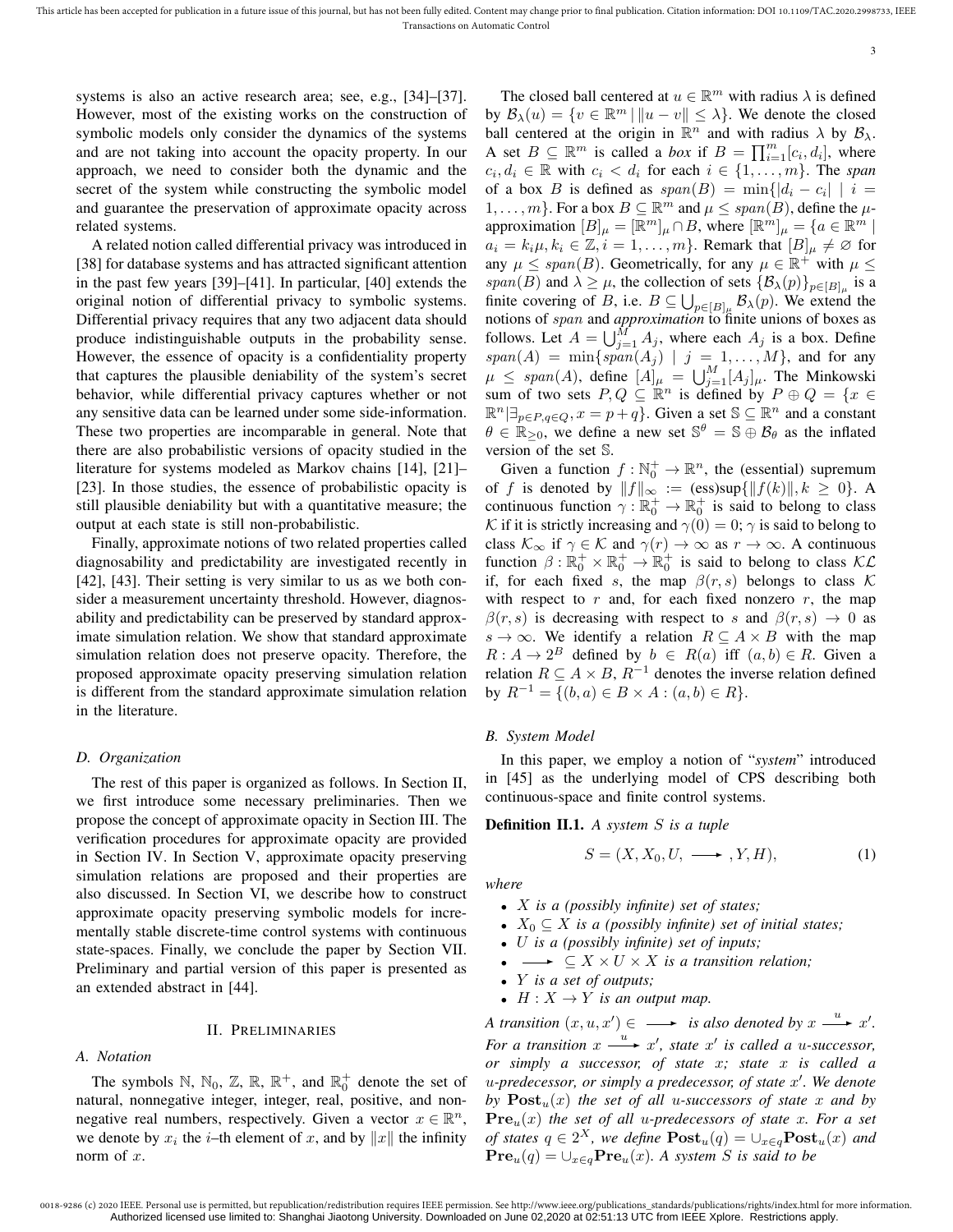- *metric, if the output set* Y *is equipped with a metric* d :  $Y \times Y \to \mathbb{R}_0^+$ ;
- *finite (or symbolic), if* X *and* U *are finite sets;*
- *deterministic, if for any state*  $x \in X$  *and any input*  $u \in U$ *,*  $|\text{Post}_u(x)| \leq 1$  *and nondeterministic otherwise.*

Given a system  $S = (X, X_0, U, \longrightarrow, Y, H)$  and any initial state  $x_0 \in X_0$ , a finite state run generated from  $x_0$  is a finite sequence of transitions:

$$
x_0 \xrightarrow{u_1} x_1 \xrightarrow{u_2} \cdots \xrightarrow{u_{n-1}} x_{n-1} \xrightarrow{u_n} x_n, \qquad (2)
$$

such that  $x_i \stackrel{u_{i+1}}{\longrightarrow} x_{i+1}$  for all  $0 \leq i < n$ . A finite output run is a sequence  $y_0y_1 \t ... y_n$  such that there exists a finite state run of the form (2) with  $y_i = H(x_i)$ , for  $i = 0, \ldots, n$ .

## III. EXACT AND APPROXIMATE OPACITY

In this section, we first review the notion of exact opacity. Then we introduce the notion of approximate opacity.

## *A. Exact Opacity*

In many applications, systems may have some "secrets" that do not want to be revealed to intruders that are potentially malicious. In this paper, we adopt a state-based formulation of secrets. Specifically, we assume that  $X_S \subseteq X$  is a set of *secret states*. Hereafter, we will always consider systems with secret states and we write a system  $S =$  $(X, X_0, U, \longrightarrow, Y, H)$  with secret states  $X_S$  by a new tuple  $S = (X, X_0, X_S, U, \longrightarrow, Y, H).$ 

In order to characterize whether or not a system is secure, the concept of opacity was proposed in the literature. We review three basic notions of opacity [9] as follows.

**Definition III.1.** *Consider a system*  $(X, X_0, X_S, U, \longrightarrow, Y, H)$ *. System S is said to be* 

- *initial-state opaque if for any*  $x_0 \in X_0 \cap X_S$  *and finite state run*  $x_0 \xrightarrow{u_1} x_1 \xrightarrow{u_2} \cdots \xrightarrow{u_n} x_n$ , *there exist*  $x'_0$   $\in$   $X_0$   $\setminus$   $X_S$  *and a finite state run*  $x'_0$  $\overset{u_1'}{\longrightarrow} x_1'$  $\stackrel{u'_2}{\longrightarrow} \cdots \stackrel{u'_n}{\longrightarrow} x'_n$  such that  $H(x_i) = H(x'_i)$ *for any*  $i = 0, 1, ..., n$ ;
- *current-state opaque if for any*  $x_0 \in X_0$  *and finite* state run  $x_0 \xrightarrow{u_1} x_1 \xrightarrow{u_2} \cdots \xrightarrow{u_n} x_n$  such that  $x_n \in X_S$ , there exist  $x'_0 \in X_0$  and finite state run  $x'_0$  $\stackrel{u_1'}{\longrightarrow} x_1'$  $\frac{u'_2}{u'_1}$   $\cdots$   $\frac{u''_n}{u'_n}$  *x'<sub>n</sub>* such that  $x'_n \in X \setminus X_S$ *and*  $H(x_i) = H(x'_i)$  *for any*  $i = 0, 1, ..., n$ ;
- *infinite-step opaque if for any*  $x_0 \in X_0$ *, any finite state run*  $x_0 \xrightarrow{u_1} x_1 \xrightarrow{u_2} \cdots \xrightarrow{u_n} x_n$  and any  $k \in$  $\{0,\ldots,n\},\; x_k\in X_S\;$  implies that there exist  $x'_0\in X_0$ and a finite state run  $x_0^\prime$  $\stackrel{u_1'}{\longrightarrow} x_1'$ and a finite state run  $x'_0$   $\frac{u'_1}{u'_1}$   $x'_1$   $\frac{u'_2}{u'_2}$   $\cdots$   $\frac{u'_n}{u'_n}$   $x'_n$ <br>such that  $x'_k \in X \setminus X_S$  and  $H(x_i) = H(x'_i)$  for any  $i = 0, 1, \ldots, n$ .

The intuitions of the above definitions are as follows. Suppose that the output run of the system can be observed by a passive intruder that may use this information to infer the secret of the system. Then initial-state opacity requires that the intruder should never know for sure that the system is initiated from a secret state no matter what output run is generated. Similarly, current-state opacity says that the intruder should never know for sure that the system is currently at a secret state no matter what output run is generated. Infinite-step opacity is stronger than both initial-state opacity and currentstate opacity as it requires that the intruder should never know that the system is/was at a secret state for any specific instant  $k$ . For any system  $S = (X, X_0, X_S, U, \longrightarrow, Y, H)$ , we assume without loss of generality that  $\forall x_0 \in X_0 : \{x \in X_0 : H(x) =$  $H(x_0)$   $\nsubseteq$   $X_s$ . This assumption essentially requires that the secret of the system cannot be revealed initially; otherwise, the system is not opaque trivially.

Remark III.2. *Definition III.1 implicitly considers the following model of the intruder: (i) the intruder knows the model of the system; and (ii) it can only observe the output trajectory of the system. Therefore, the intruder essentially wants to use the output trajectory observed online and the knowledge of the system model to infer the internal behavior/state of the system. Note that, in our setting, the input information is assumed to be internal and the intruder does not know which input the system takes. This setting can be easily relaxed and all results in this paper can be extended to the case where both input and output information are available by the intruder. For example, we can simply refine the model of the system such that the output space of the refined system is a pair and the input leading to a state is also encoded in the output of this state.*

Remark III.3. *Our definition of infinite-step opacity requires that the intruder should never know for sure that the system is/was at a secret state* for any specific instant*. In some cases, the intruder may know that the system must have visited a secret state, although it cannot tell the precise instant. Such a requirement can be captured by the notion of strong (or trajectory-based) infinite-step opacity; see, e.g., Remark 5 in [6]. This definition is stronger than ours and which one to use is dependent on the applications. However, strong infinitestep opacity can be transformed to current-state opacity by augmenting the state-space to encode whether a secret state has been visited or not.*

## *B. Approximate Opacity*

Note that Definition III.1 requires that for any secret behavior, there exists a non-secret behavior such that they generate exactly the same output. Therefore, we will also refer to these definitions as *exact opacity*. Exact opacity essentially assumes that the intruder or the observer can always measure each output or distinguish between two different outputs precisely. This setting is reasonable for non-metric systems where outputs are symbols or events. However, for metric systems, e.g., when the outputs are physical signals, this setting may be too restrictive. In particular, due to the imperfect measurement precision, which is almost the case for all physical systems, it is very difficult to distinguish two observations if their difference is very small. Therefore, exact opacity may be too strong for metric systems and it will be useful to define a weak and "robust" version of opacity by characterizing under which measurement precision the system is opaque. To this end, we define new notions of opacity called *approximate opacity* for metric systems.

<sup>0018-9286 (</sup>c) 2020 IEEE. Personal use is permitted, but republication/redistribution requires IEEE permission. See http://www.ieee.org/publications\_standards/publications/rights/index.html for more information. Authorized licensed use limited to: Shanghai Jiaotong University. Downloaded on June 02,2020 at 02:51:13 UTC from IEEE Xplore. Restrictions apply.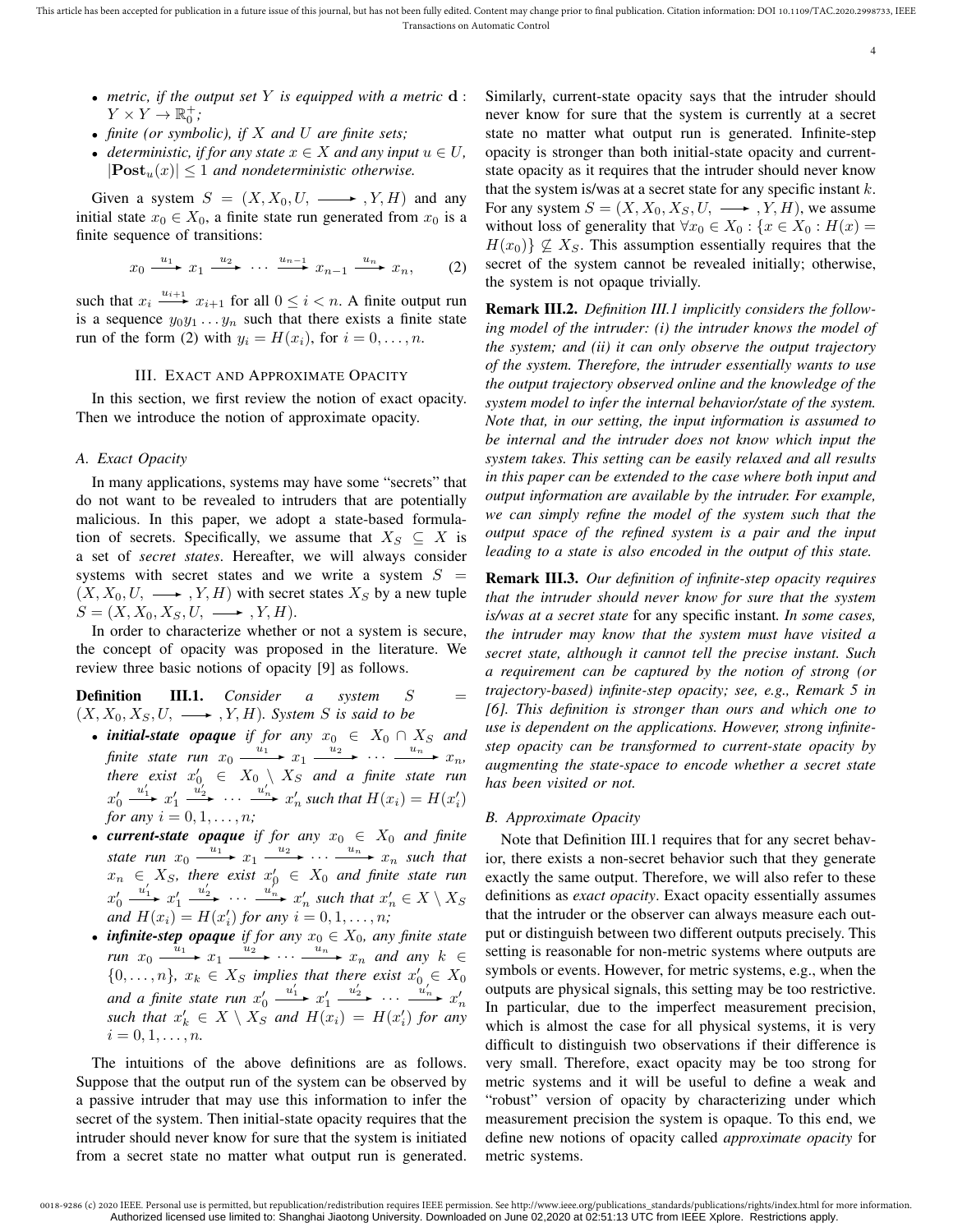**Definition III.4.** Let  $S = (X, X_0, X_S, U, \longrightarrow, Y, H)$  be a *metric system, with the metric* d *defined over the output set, and a constant*  $\delta \geq 0$ *. System S is said to be* 

•  $\delta$ -*approximate initial-state opaque if for any*  $x_0 \in X_0 \cap$  $X_S$  and finite state run  $x_0 \xrightarrow{u_1} x_1 \xrightarrow{v_2} \cdots \xrightarrow{u_n} x_n$ , *there exist*  $x'_0$   $\in$   $X_0 \setminus X_S$  *and a finite state run*  $x'_0$  $\overset{u_1'}{\longrightarrow} x_1'$  $\frac{u'_2}{\cdots}$   $\cdots$   $\frac{u'_n}{\cdots}$   $\bar{x}'_n$  such that

$$
\max_{i \in \{0, \dots, n\}} \mathbf{d}(H(x_i), H(x_i')) \le \delta
$$

•  $\delta$ -*approximate current-state opaque if for any*  $x_0 \in X_0$ and finite state run  $x_0 \xrightarrow{u_1} x_1 \xrightarrow{u_2} \cdots \xrightarrow{u_n} x_n$  such *that*  $x_n \in X_S$ , there exist  $x'_0 \in X_0$  and finite state run  $x'_0 \xrightarrow{u_1} x'_1$  $\frac{u'_2}{2}$   $\cdots$   $\frac{u'_n}{2}$   $x'_n$  such that  $x'_n \in X \setminus X_S$ *and*

$$
\max_{i\in\{0,\ldots,n\}}\mathbf{d}(H(x_i),H(x'_i))\leq\delta
$$

•  $\delta$ -approximate infinite-step opaque *if for any*  $x_0 \in X_0$ , *any finite state run*  $x_0 \xrightarrow{u_1} x_1 \xrightarrow{u_2} \cdots \xrightarrow{u_n} x_n$ *and any*  $k \in \{0, \ldots, n\}$ ,  $x_k \in X_S$  *implies that there exist*  $x'_0 \in X_0$  *and a finite state run*  $x'_0 \xrightarrow{u_1} x'_1$  $\overrightarrow{u'_2}$   $\cdots$   $\overrightarrow{u'_n}$   $x'_n$  such that  $x'_k \in X \setminus X_S$ *and*

$$
\max_{i \in \{0, \ldots, n\}} \mathbf{d}(H(x_i), H(x_i')) \le \delta.
$$

The notions of  $\delta$ -approximate initial-state, current-state opacity and infinite-step opacity are very similar to their exact counterparts. The main difference is how we treat two outputs as indistinguishable outputs. Specifically, same as the exact case, we still assume that the intruder know the system model and the output trajectory generated. However, we further assume that the intruder may not be able to distinguish an output trajectory from other  $\delta$ -closed trajectories confidentially. Intuitively, the approximate version of opacity can be interpreted as "*the secret of the system cannot be revealed to an intruder that does not have an enough measurement precision related to parameter* δ". In other words, instead of providing an exact security guarantee, approximate opacity provides a relaxed and quantitative security guarantee with respect to the measurement precision of the intruder. Therefore, the value  $\delta$ can be interpreted as either the measurement imprecision of the intruder or the security level the system can guarantee, i.e., under how powerful intruder the system is still secure. Clearly, when  $\delta = 0$ , each notion of  $\delta$ -approximate opacity reduces to its exact version. Similar to the exact case, hereafter, we assume without loss of generality that

$$
\forall x_0 \in X_0 : \{x \in X_0 : \mathbf{d}(H(x_0), H(x)) \le \delta\} \not\subseteq X_S,
$$

for any system  $S = (X, X_0, X_S, U, \longrightarrow, Y, H)$ . This assumption can be easily checked and its non-satisfaction means that  $\delta$ -approximate initial-state opacity,  $\delta$ -approximate current-state opacity and  $\delta$ -approximate infinite-step opacity are all violated trivially.

We illustrate exact opacity and approximate opacity by the following example.

**Example III.5.** *Consider system*  $S =$  $(X, X_0, X_S, U, \longrightarrow, Y, H)$  *depicted in Figure 1, where* 



5

 the output map is specified by the value associated to each state. note initial states and<br>anch state Fig. 1. An example for approximate opacity, where states marked by red denote secret states, states marked by input arrows denote initial states and

[0.35]<br>
ere states marked by red<br>
s denote initial states and<br>
to each state.<br>  $X_S = \{B\}, U =$ <br>
and the output map<br>
each state. Clearly,<br>
current-state opacity<br>
fied since we know<br>
state R when yalue **B**<br> *u*<br> *u*<br> *u*<br>
(*C*)<br>
imate opacity, where states marked by red<br>
d by input arrows denote initial states and<br>
e value associated to each state.<br>  $A, B$ ,  $X_S = {B}$ ,  $U =$ <br>  $0.35$ }  $\subseteq \mathbb{R}$  and the output map<br>
associate (0.1) B<br>
(0.2)  $u$   $u$  (D)[0.35]<br>
(0.2)  $u$   $u$  (D)[0.35]<br>
(0.15](C)<br>
(2)[0.35]<br>
(0.15](C)<br>
(2)[0.35]<br>
(0.15](C)<br>
(2)[0.35]<br>
(0.15](C)<br>
(2)[0.35]<br>
(2)[0.35]<br>
(2)[0.35]<br>
(3)[0.35]<br>
(3)[0.35]<br>
(4)[0.35]<br>
(4)[0.35]<br>
(3)[0.35 [0.15] [C<br>
example for approximate opacity, where states marked by red<br>
t states, states marked by input arrows denote initial states and<br>
hap is specified by the value associated to each state.<br>
A, B, C, D},  $X_0 = \{A, B\}$ C<br>
E<br>
ate opacity, where states marked by red<br>
by input arrows denote initial states and<br>
value associated to each state.<br>  $\{A, B\}, X_S = \{B\}, U =$ <br>  $\{3, 5\} \subseteq \mathbb{R}$  and the output map<br>
ssociated to each state. Clearly,<br>
sac  $X = \{A, B, C, D\}, X_0 = \{A, B\}, X_S = \{B\}, U =$  *is specified by the value associated to each state. Clearly,*  ${u}, H = {0.1, 0.15, 0.2, 0.35} \subseteq \mathbb{R}$  *and the output map none of exact initial-state opacity, exact current-state opacity and exact infinite-step opacity is satisfied since we know immediately that the system is at secret state* B *when value* 0.1 *is observed.*

re states marked by red<br>denote initial states and<br> $\log S_S = \{B\}$ ,  $U =$ <br>nd the output map<br>each state. Clearly,<br>urrent-state opacity<br>ed since we know<br>state B when value<br>Y is equipped with<br>We claim that S is<br>e. For example, le mate opacity, where states marked by red<br>
d by input arrows denote initial states and<br>  $:$  value associated to each state.<br>  $= \{A, B\}, X_S = \{B\}, U = 0.35\} \subseteq \mathbb{R}$  and the output map<br>
associated to each state. Clearly,<br>
opaci ample for approximate opacity, where states marked by red<br>tates, states marked by input arrows denote initial states and<br>is specified by the value associated to each state.<br> $B, C, D$ ,  $X_0 = \{A, B\}, X_S = \{B\}, U =$ <br>{0.1, 0.15, 0.2 *Now, let us assume that the output set* Y *is equipped with* us consider finite run  $B \stackrel{u}{\longrightarrow} D \stackrel{u}{\longrightarrow} B$  that generates output *not* 0.05*-approximate current-state opaque. For example, let metric* **d** *defined by* **d**( $y_1, y_2$ ) =  $|y_1 - y_2|$ *. We claim that S is run* [0.1][0.35][0.1]*. However, there does not exists a finite run leading to a non-secret state whose output run is* 0.05*-close to the above output run. To see this, in order to match the above output run, we must consider a run starting from state* B*, since for the initial state* A*, we have*  $d(H(A), H(B)) = 0.1 > 0.05$ *, and the next state reached can only be* D*. From state* D*, we can reach states* A *and* B, but  $d(H(A), 0.1) = 0.1 > 0.05 =$ : δ*. Therefore, the only finite run that approximately matches the above output will end up with secret state* B*, i.e., we know unambiguously that the system is currently at a secret state even when we cannot measure the output precisely. On the other hand, one can check that the system is* 0.1*-approximate current-state opaque.*

*Similarly, system* S *is not* 0.1*-approximate initial-state opaque, since for output run* [0.1][0.35] *starting from the secret state* B*, there is no run starting from a non-secret initial state that can approximately match it. One can also check that the system is* δ*-approximate initial-state opaque only when*  $\delta \geq 0.15$ *. We will provide formal procedures for verifying approximate opacity later.*

**Remark III.6.** Let  $S = (X, X_0, X_S, U, \longrightarrow, Y, H)$  be a *metric system. If the output map H is identity, i.e.*  $H(x) = x$ *,* ∀x ∈ X*, then* S *is trivially not exactly opaque as in Definition III.1 since we know the exact state of the system directly. However, this is not the case for the approximate notions of opacity as in Definition III.4 since the distance between a secret state and a non-secret state can be very small even if their values are not exactly the same.*

## IV. VERIFICATION OF APPROXIMATE OPACITY FOR FINITE **SYSTEMS**

In this section, we show how to verify approximate opacity for finite systems. This will also provide the basis for the verification of approximate opacity for infinite systems.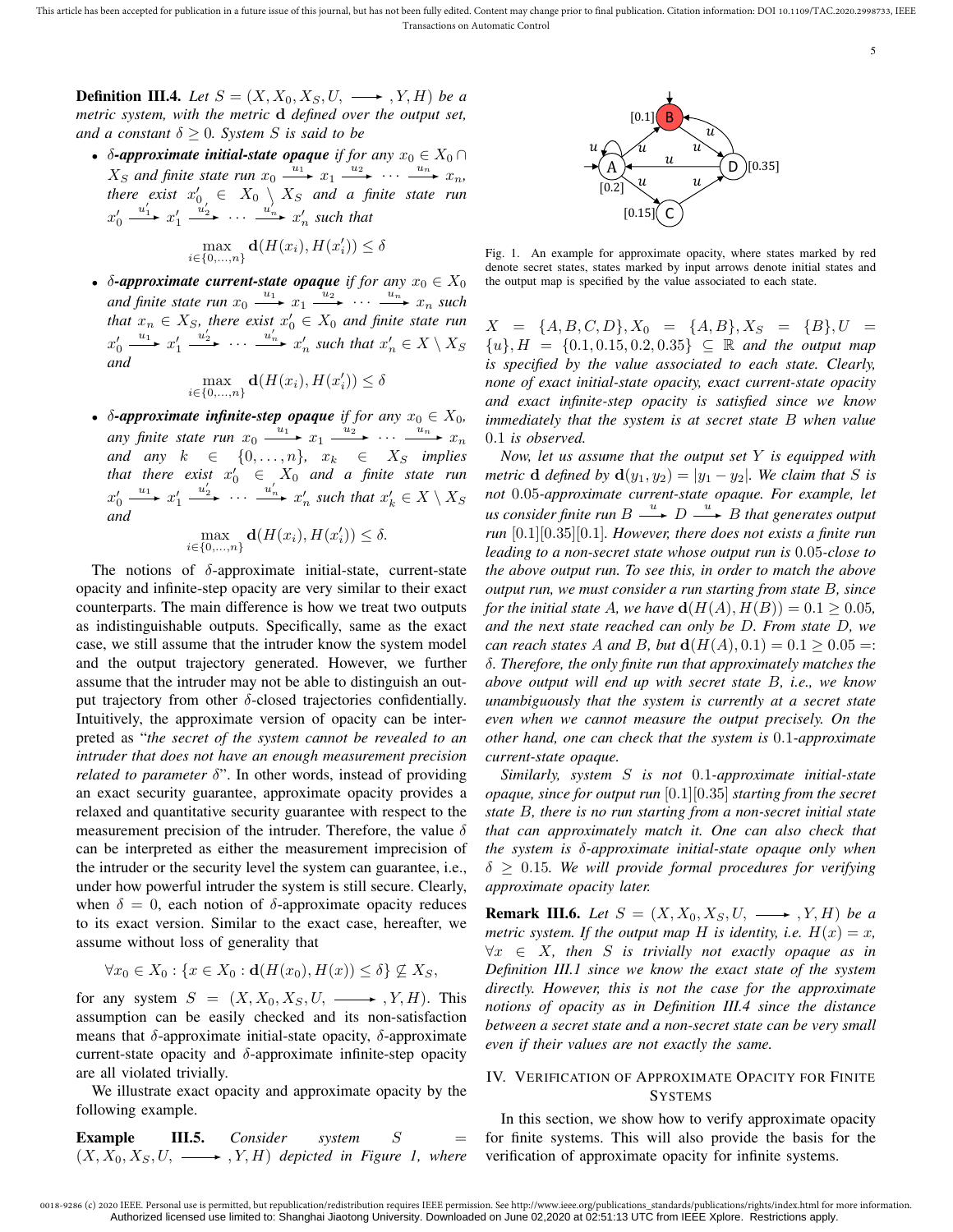$\Box$ 

#### *A. Verification of Approximate Initial-State Opacity*

In order to verify  $\delta$ -approximate initial-state opacity, we construct a new system called the δ*-approximate initial-state estimator* defined as follows.

**Definition IV.1.** Let  $S = (X, X_0, X_S, U, \longrightarrow, Y, H)$  be *a metric system, with the metric* d *defined over the output set, and a constant* δ ≥ 0*. The* δ*-approximate initial-state estimator is a system (without outputs)*

$$
S_I = (X_I, X_{I0}, U, \xrightarrow{\quad} ),
$$

*where*

- $X_I \subseteq X \times 2^X$  is the set of states;
- $X_{I0} = \{(x, q) \in X \times 2^X : x' \in q \Leftrightarrow \mathbf{d}(H(x), H(x')) \leq$ δ} *is the set of initial states;*
- U *is the set of inputs, which is the same as the one in* S*;* •  $\frac{1}{\sqrt{1 + \sum_{i=1}^{n} X_i}} \subseteq X_I \times U \times X_I$  *is the transition function*
- $\lim_{x \to a} \frac{1}{b}$  for any  $(x, q), (x', q') \in X \times 2^X$  and  $u \in U$ ,  $(x,q) \frac{u}{\sigma}$  $\frac{u}{I}$  (x', q') if *1*)  $(x', u, x) \in \longrightarrow$  *; and* 2)  $q' = \bigcup_{\hat{u} \in U} \mathbf{Pre}_{\hat{u}}(q) \cap \{x'' \in X : \mathbf{d}(H(x'), H(x'')) \leq \delta\}.$

*For the sake of simplicity, we only consider the part of*  $S_I$  *that is reachable from initial states.*

Intuitively, the  $\delta$ -approximate initial-state estimator works as follows. Each initial state of  $S_I$  is a pair consisting of a system state and its  $\delta$ -closed states; we consider all each pairs as the set of initial states. Then from each state, we track *backwards* states that are consistent with the output information recursively. Our construction is motivated by the reversed-automaton-based initial-state-estimator proposed in [9] but with the following differences. First, the way we defined information-consistency is different. Here we treat states whose output are  $\delta$ -close to each other as consistent states. Moreover, the structure in [9] only requires a state space of  $2^X$ , while our state space is  $X \times 2^X$ . The additional first component can be understood as the "reference trajectory" that is used to determine what is " $\delta$ -close" at each instant. We use the following result to show the main property of  $S_I$ .

**Proposition IV.2.** Let  $S = (X, X_0, X_S, U, \longrightarrow Y, H)$  be *a metric system, with the metric* d *defined over the output set,* and a constant  $\delta \geq 0$ . Let  $S_I = (X_I, X_{I0}, U, \frac{1}{I})$  be its δ-approximate initial-state estimator. Then for any  $(x<sub>0</sub>, q<sub>0</sub>)$  ∈ XI<sup>0</sup> *and any finite run*

$$
(x_0, q_0) \xrightarrow{u_1} (x_1, q_1) \xrightarrow{u_2} \cdots \xrightarrow{l_n} (x_n, q_n)
$$

*we have*

(i) 
$$
x_n \xrightarrow{u_n} x_{n-1} \xrightarrow{u_{n-1}} \cdots \xrightarrow{u_1} x_0
$$
; and  
\n(ii)  $q_n = \left\{ x'_0 \in X : \exists x'_0 \xrightarrow{u'_n} x'_1 \xrightarrow{u'_{n-1}} \cdots \xrightarrow{u'_1} x'_n$  s.t.  $\max_{i \in \{0,1,\ldots,n\}} \mathbf{d}(H(x_i), H(x'_{n-i})) \le \delta \right\}$   
\nProof See the Appendix

*Proof.* See the Appendix.

The next theorem provides one of the main results of this section on the verification of  $\delta$ -approximate initial-state opacity of finite metric systems.







(b)  $S_I$  when  $\delta = 0.15$ 

Fig. 2. Examples of δ-approximate initial-state estimators.

**Theorem IV.3.** Let  $S = (X, X_0, X_S, U, \longrightarrow, Y, H)$  be a *finite metric system, with the metric* d *defined over the output* set, and a constant  $\delta \geq 0$ . Let  $S_I = (X_I, X_{I0}, U, \frac{1}{I^*})$  be its δ*-approximate initial-state estimator. Then,* S *is* δ*-approximate initial-state opaque if and only if*

$$
\forall (x,q) \in X_I : x \in X_0 \cap X_S \Rightarrow q \cap X_0 \nsubseteq X_S. \tag{3}
$$

*Proof.* See the Appendix.

We illustrate how to verify  $\delta$ -approximate initial-state opacity by the following example.

Example IV.4. *Let us still consider system* S *shown in Figure 1. The*  $\delta$ -*approximate initial-state estimator*  $S_I$  *when*  $\delta = 0.1$  *is shown in Figure 2(a). For example, for initial state*  $(D, \{D\})$ *, we have*  $(D, \{D\}) - \frac{u}{L}$  $\frac{u}{I}$  (*B*, {*B*, *C*}) *since*  $B \longrightarrow D$  *and*  $\{B, C\} = \text{Pre}_u(\{D\}) \cap \{x \in X :$  $d(0.1, H(x)) \leq 0.1$ } = {B, C} ∩ {A, B, C}. However, for *state*  $(B, \{B, C\}) \in X_I$ *, we have*  $B \in X_0 \cap X_S$  *and*  ${B, C} \cap X_0 = {B} \subseteq X_S$ *. Therefore, by Theorem IV.3, we know that the system is not* 0.1*-approximate initial-state opaque. Similarly, we can also construct*  $S_I$  *for the case of*  $\delta = 0.15$ , which is shown in Figure 2(b). Since for state  $(B, \{A, B, C\}) \in X_I$ , which is the only state whose first *component is in*  $X_0 \cap X_S$ *, we have*  $\{A, B, C\} \cap X_0 =$  ${A, B} \not\subseteq X_S$ *. By Theorem IV.3, we know that the system is* 0.15*-approximate initial-state opaque.*

# *. B. Verification of Approximate Current-State Opacity*

In order to verify  $\delta$ -approximate current-state opacity, we also need to construct a new system called the δ*-approximate current-state estimator* defined as follows.

**Definition IV.5.** Let  $S = (X, X_0, X_S, U, \longrightarrow, Y, H)$  be *a metric system, with the metric* d *defined over the output*

<sup>0018-9286 (</sup>c) 2020 IEEE. Personal use is permitted, but republication/redistribution requires IEEE permission. See http://www.ieee.org/publications\_standards/publications/rights/index.html for more information. Authorized licensed use limited to: Shanghai Jiaotong University. Downloaded on June 02,2020 at 02:51:13 UTC from IEEE Xplore. Restrictions apply.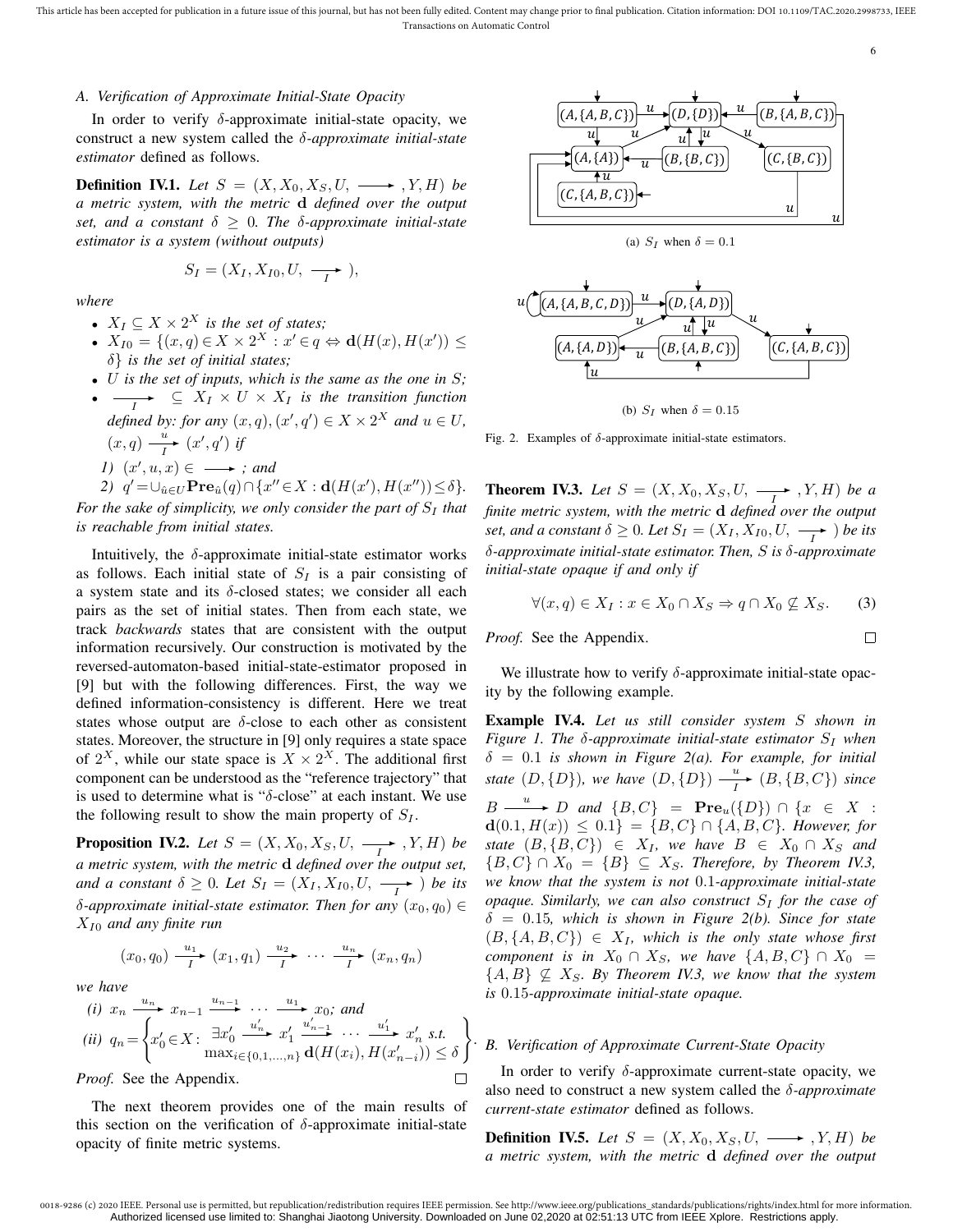$\Box$ 

*set, and a constant* δ ≥ 0*. The* δ*-approximate current-state estimator is a system (without outputs)*

$$
S_C = (X_C, X_{C0}, U, \xrightarrow[C \to V],
$$

*where*

- $X_C \subseteq X \times 2^X$  is the set of states;
- $X_{C0} = \{(x, q) \in X_0 \times 2^{X_0} : x' \in q \Leftrightarrow d(H(x), H(x')) \le$ δ} *is the set of initial states;*
- U *is the set of inputs, which is the same as the one in* S*;*
- $\frac{d}{d}$   $\frac{d}{d}$   $\frac{d}{d}$   $\frac{d}{d}$   $\frac{d}{d}$   $\frac{d}{d}$   $\frac{d}{d}$   $\frac{d}{d}$   $\frac{d}{d}$  *is the transition function defined by: for any*  $(x, q), (x', q') \in X \times 2^X$  *and*  $u \in U$ ,  $(x,q)$   $\frac{u}{a}$  $\frac{u}{C}$  (x', q') if
	- *1*)  $(x, u, x') \in \longrightarrow$  *;* and
	- 2)  $q' = \bigcup_{\hat{u} \in U} \textbf{Post}_{\hat{u}}(x) \cap \{x'' \in X : \mathbf{d}(H(x'), H(x'')) \le \delta\}.$

For the sake of simplicity, we only consider the part of  $S_C$ *that is reachable from initial states.*

The construction of  $S_C$  is similar to  $S_I$ . However, we need to track all forward runs from each pair of initial-state and its information-consistent states. Still, we need the first component as the "reference state" to determine what are "δclose" states. We use the following result to state the main properties of  $S_C$ .

**Proposition IV.6.** Let  $S = (X, X_0, X_S, U, \longrightarrow, Y, H)$  be *a metric system, with the metric* d *defined over the output set, a a constant*  $\delta \geq 0$ *. Let*  $S_C = (X_C, X_{C0}, U, \frac{\epsilon}{C})$  *be its* δ-approximate current-state estimator. Then for any  $(x<sub>0</sub>, q<sub>0</sub>)$  ∈ XC<sup>0</sup> *and any finite run*

$$
(x_0, q_0) \xrightarrow{\; u_1 \; } (x_1, q_1) \xrightarrow{\; u_2 \; } \cdots \xrightarrow{\; u_n \; } (x_n, q_n),
$$

*we have*

(i) 
$$
x_0 \xrightarrow{u_1} x_1 \xrightarrow{u_2} \cdots \xrightarrow{u_n} x_n
$$
; and  
\n(ii)  $q_n = \{x'_n \in X : \exists x'_0 \in X_0, \exists x'_0 \xrightarrow{u'_1} x'_1 \xrightarrow{u'_2} \cdots$   
\n $\xrightarrow{u'_n} x'_n$  s.t.  $\max_{i \in \{0,1,\ldots,n\}} d(H(x_i), H(x'_i)) \le \delta\}.$ 

*Proof.* See the Appendix.

 $\Box$ 

 $\Box$ 

Now, we show the second main result of this section by providing a verification scheme for  $\delta$ -approximate currentstate opacity of finite metric systems.

**Theorem IV.7.** Let  $S = (X, X_0, X_S, U, \longrightarrow, Y, H)$  be *a metric system, with the metric* d *defined over the output* set, and a constant  $\delta \geq 0$ . Let  $S_C = (X_C, X_{C0}, U, \frac{C}{C^*})$ *be its* δ*-approximate current-state estimator. Then,* S *is* δ*approximate current-state opaque if and only if*

$$
\forall (x,q) \in X_C : q \nsubseteq X_S. \tag{4}
$$

*Proof.* See the Appendix.

## *C. Verification of Approximate Infinite-Step Opacity*

Finally, we can combine the  $\delta$ -approximate initial-state estimator  $S_I$  and the  $\delta$ -approximate current-state estimator  $S_C$ to verify δ-approximate infinite-step opacity of finite metric systems. The verification scheme is provided by the following theorem.

**Theorem IV.8.** Let  $S = (X, X_0, X_S, U, \longrightarrow, Y, H)$  be a *finite metric system, with the metric* d *defined over the output* set, and a constant  $\delta \geq 0$ . Let  $S_I = (X_I, X_{I0}, U, \frac{1}{I})$ and  $S_C = (X_C, X_{C0}, U, \overline{C})$  *be its δ-approximate initialstate estimator and* δ*-approximate current-state estimator, respectively. Then,* S *is* δ*-approximate infinite-step opaque if and only if*

$$
\forall (x,q) \in X_I, (x',q') \in X_C : x = x' \in X_S \Rightarrow q \cap q' \not\subseteq X_S. \tag{5}
$$

*Proof.* See the Appendix.

Remark IV.9. *We conclude this section by discussing the complexity of verifying approximate opacity. Let* S =  $(X, X_0, X_S, U, \longrightarrow, Y, H)$  be a finite metric system. The *complexity of the verification algorithms for both approximate initial-state and current-state opacity is*  $O(|U| \times |X| \times 2^{|X|})$ , *which is the size of*  $S_I$  *or*  $S_C$ *. For approximate infinite-step opacity, we need to construct both*  $S_I$  *and*  $S_C$ *, and compare each pair of states in*  $S_I$  *and*  $S_C$ *. Therefore, the complexity for verifying approximate infinite-step opacity using Theorem IV.8* is  $O(|U|\times|X|^2\times4^{|X|})$ . It is worth noting that the complexity of *verifying exact opacity as in Definition III.1 is already known to be PSPACE-complete [46]. Using a similar reduction, we can conclude that the complexity of verifying approximate opacity as in Definition III.4 is also PSPACE-complete for* δ > 0*. Finally, we note that the exponential complexity essentially comes from the subset construction to handle information uncertainty. In practice, the subset construction usually results in a quite small structure; see, e.g., [47] for detailed empirical studies on this issue.*

## V. APPROXIMATE SIMULATION RELATIONS FOR OPACITY

In the previous sections, we have introduced notions of approximate opacity and their verification procedures. However, when the system is very large or even infinite, verifying opacity based on the original system is not efficient or not even possible. Therefore, it will be beneficial if we can verify opacity based on an "equivalent" smaller or symbolic system. To this end, in this section, we study under what conditions two systems are equivalent and in what sense. Specifically, we introduce new notions of approximate opacity preserving simulation relations, inspired by the one in [33]. The newly proposed simulation relations will provide the basis for abstraction-based verification of approximate opacity.

## *A. Approximate Initial-State Opacity Preserving Simulation Relation*

First, we introduce a new notion of approximate initial-state opacity preserving simulation relation.

Definition V.1. *(Approximate Initial-State Opacity Preserving Simulation Relation) Consider two metric systems*  $S_a = (X_a, X_{a0}, X_{aS}, U_a, \frac{\dots}{a}, X_a, H_a)$  and  $S_b =$  $(X_b, X_{b0}, X_{bS}, U_b, \longrightarrow, Y_b, H_b)$ <sup>a</sup> with the same output sets  $Y_a = Y_b$  and metric **d**. For  $\varepsilon \in \mathbb{R}_0^+$ , a relation  $R \subseteq X_a \times X_b$ *is called an* ε*-approximate initial-state opacity preserving*

<sup>0018-9286 (</sup>c) 2020 IEEE. Personal use is permitted, but republication/redistribution requires IEEE permission. See http://www.ieee.org/publications\_standards/publications/rights/index.html for more information. Authorized licensed use limited to: Shanghai Jiaotong University. Downloaded on June 02,2020 at 02:51:13 UTC from IEEE Xplore. Restrictions apply.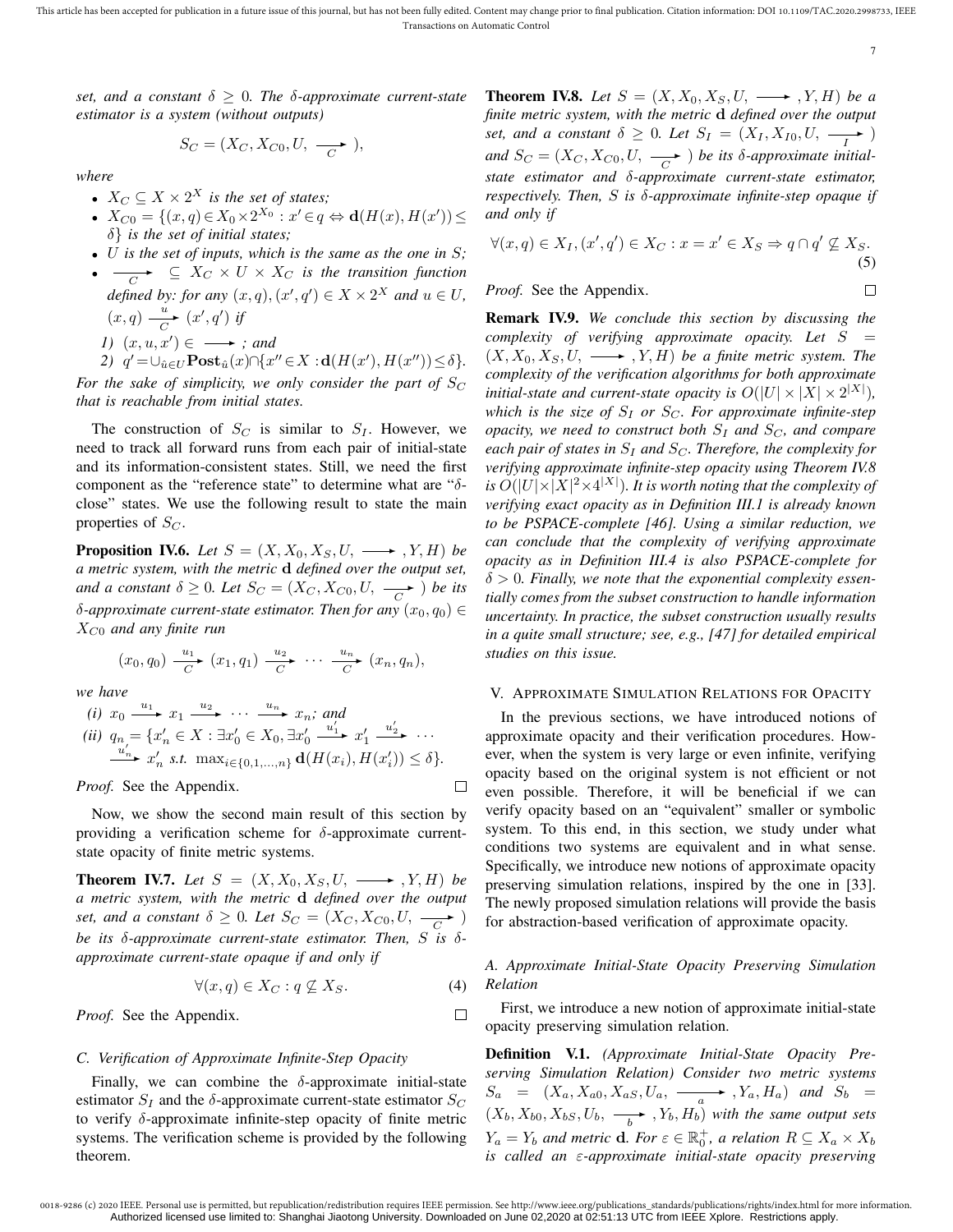*simulation relation (*ε*-InitSOP simulation relation) from* S<sup>a</sup> *to*  $S_b$  *if* 

- *1) a)*  $\forall x_{a0} \in X_{a0} \cap X_{aS}, \exists x_{b0} \in X_{b0} \cap X_{bS} : (x_{a0}, x_{b0}) \in R;$ *b*)  $\forall x_{b0} \in X_{b0} \setminus X_{bS}, \exists x_{a0} \in X_{a0} \setminus X_{aS} : (x_{a0}, x_{b0}) \in R;$ *2*)  $\forall (x_a, x_b) \in R : \mathbf{d}(H_a(x_a), H_b(x_b)) \leq \varepsilon$ ;
- *3) For any*  $(x_a, x_b) \in R$ *, we have* 
	- *a*)  $\forall x_a \frac{u_a}{a_a}$  $\frac{u_a}{a}$   $x'_a$ ,  $\exists x_b \frac{u_b}{b}$  $\frac{a_b}{b}$  **x**<sub>b</sub><sup>1</sup> :  $(x'_a, x'_b) \in R$ ; b)  $\forall x_b \frac{u_b}{h}$  $\frac{u_b}{b}$   $x'_b$ ,  $\exists x_a \frac{u_a}{a}$  $\frac{a}{a}$   $x'_{a}$  :  $(x'_{a}, x'_{b}) \in R$ .

*We say that*  $S_a$  *is*  $\varepsilon$ -*InitSOP simulated by*  $S_b$ *, denoted by*  $S_a \preceq_I^{\varepsilon} S_b$ , if there exists an  $\varepsilon$ -InitSOP simulation relation  $R$  *from*  $S_a$  *to*  $S_b$ .

Note that although the above relation is similar to the approximate bisimulation relation proposed in [33], it is still a one sided relation here because condition 1) is not symmetric. We refer the interested readers to [28] to see why one needs strong condition 3) in Definition V.1 to show preservation of initial-state opacity in one direction when  $\varepsilon = 0$ .

The following main theorem provides a sufficient condition for  $\delta$ -approximate initial-state opacity based on related systems as in Definition V.1.

**Theorem V.2.** Let  $S_a = (X_a, X_{a0}, X_{aS}, U_a, \overrightarrow{a} , Y_a, H_a)$ and  $S_b = (X_b, X_{b0}, X_{bS}, U_b, \longrightarrow, Y_b, H_b)$  *be two metric systems with the same output sets*  $Y_a = Y_b$  *and metric* **d** *and* Let  $\varepsilon, \delta \in \mathbb{R}_0^+$ . If  $S_a \preceq^{\varepsilon}_I S_b$  and  $\varepsilon \leq \frac{\delta}{2}$ , then the following *implication hold:*

# S<sup>b</sup> *is (*δ − 2ε*)-approximate initial-state opaque* ⇒S<sup>a</sup> *is* δ*-approximate initial-state opaque*.

*Proof.* Consider an arbitrary secret initial state  $x_0 \in X_{a0} \cap$  $X_{aS}$  and a run  $x_0 \frac{u_1}{a}$  $rac{u_1}{a}$   $x_1 \frac{u_2}{a}$  $rac{u_2}{a}$   $\cdots$   $rac{u_n}{a}$  $rac{u_n}{a}$  x<sub>n</sub> in  $S_a$ . Since  $S_a \preceq_I^{\varepsilon} S_b$ , by conditions 1)-a), 2) and 3)-a) in Definition V.1, there exist a secret initial state  $x'_0 \in X_{b0} \cap X_{bS}$  and a run  $x'_0$  $u_1'$  $\frac{u'_1}{b}$   $x'_1$  $u_2'$  $\frac{u'_2}{b}$   $\cdots$   $\frac{u'_n}{b}$  $\frac{u'_n}{b}$  x'<sub>n</sub> in S<sub>b</sub> such that

$$
\forall i \in \{0, 1, \dots, n\} : \mathbf{d}(H_a(x_i), H_b(x_i')) \le \varepsilon. \tag{6}
$$

Since  $S_b$  is  $(\delta - 2\varepsilon)$ -approximate initial-state opaque, there exist a non-secret initial state  $x_0'' \in X_{b0} \setminus X_{bS}$  and a run  $x_0''$  $u_1^{\prime\prime}$  $\frac{u_1^{\prime\prime}}{b}$   $x_1^{\prime\prime}$  $u_2^{\prime\prime}$  $\frac{u''_2}{b}$   $\cdots$   $\frac{u''_n}{b}$  $\frac{u''_n}{b}$   $x''_n$  such that

$$
\max_{i \in \{0,1,\dots,n\}} \mathbf{d}(H_b(x_i'), H_b(x_i'')) \le \delta - 2\varepsilon. \tag{7}
$$

Again, since  $S_a \preceq_I^{\epsilon} S_b$ , by conditions 1)-b), 2) and 3)-b) in Definition V.1, there exist an initial state  $x_0''' \in X_{a0} \setminus X_{aS}$  and a run  $x_0'''$  $u_1'''$  $\frac{y_1^{\prime\prime\prime}}{a}$   $x_1^{\prime\prime\prime}$  $u_2'''$  $rac{u''_2}{a}$   $\cdots$   $rac{u''_n}{a}$  $\frac{m'}{a}$   $\rightarrow$   $x_n'''$  such that

$$
\forall i \in \{0, 1, \dots, n\} : \mathbf{d}(H_a(x_i'''), H_b(x_i'')) \le \varepsilon. \tag{8}
$$

Combining equations  $(6)$ ,  $(7)$ ,  $(8)$ , and using the triangle inequality, we have

$$
\max_{i \in \{0, 1, ..., n\}} : \mathbf{d}(H_a(x_i), H_a(x_i'')) \le \delta. \tag{9}
$$

Since  $x_0 \in X_{a0} \cap X_{aS}$  and  $x_0 \frac{u_1}{a}$  $rac{u_1}{a}$   $x_1 \frac{u_2}{a}$  $rac{u_2}{a}$   $\cdots$   $rac{u_n}{a}$  $rac{u_n}{a}$   $x_n$ are arbitrary, we conclude that  $S_a$  is  $\delta$ -approximate initial-state opaque.  $\Box$ 

The following corollary is a simple consequence of the result in Theorem V.2 but for the lack of  $\delta$ -approximate initialstate opacity.

**Corollary V.3.** Let  $S_a = (X_a, X_{a0}, X_{aS}, U_a, \longrightarrow, Y_a, H_a)$ and  $S_b = (X_b, X_{b0}, X_{bS}, U_b, \longrightarrow, Y_b, H_b)$  *be two metric systems with the same output sets*  $Y_a = Y_b$  *and metric* **d** *and* Let  $\varepsilon, \delta \in \mathbb{R}_0^+$ . If  $S_b \preceq_I^{\varepsilon} S_a$ , then the following implication *hold:*

S<sup>b</sup> *is not (*δ + 2ε*)-approximate initial-state opaque* ⇒S<sup>a</sup> *is not* δ*-approximate initial-state opaque*.

*Proof.* Since  $S_b \preceq_I^{\varepsilon} S_a$ , by Theorem V.2, we know that  $S_a$ being  $\delta$ -approximate initial-state opaque implies that  $S_b$  is  $(\delta +$  $2\varepsilon$ )-approximate initial-state opaque. Hence,  $S_b$  not being ( $\delta +$  $2\varepsilon$ )-approximate initial-state opaque implies that  $S_a$  is not  $\delta$ approximate initial-state opaque.  $\Box$ 

Remark V.4. *It is worth remarking that* δ *and* ε *are parameters specifying two different types of precision. Parameter* δ *is used to specify the measurement precision under which we can guarantee opacity for a single system, while parameter* ε *is used to characterize the "distance" between two systems in terms of being approximate opaque. The reader should not be confused by the different roles of these two parameters.*

We illustrate  $\varepsilon$ -approximate initial-state opacity preserving simulation relation by the following example.

**Example V.5.** Let us consider systems  $S_a$  and  $S_b$  shown in *Figures 3(a) and 3(b), respectively. We mark all secret states by red and the output map is specified by the value associated to each state. Let us consider the following relation*  $R =$  $\{(A, J), (B, K), (C, K), (D, K), (E, N), (F, M), (G, M),\}$ 

(I, M)}*. We claim that* R *is an* ε*-approximate initial-state opacity preserving simulation relation from*  $S_a$  *to*  $S_b$  *when*  $\varepsilon = 0.1$ *. We check item by item following Definition V.1. First, for*  $E \in X_{a0} \cap X_{aS}$ *, we have*  $N \in X_{b0} \cap X_{bS}$  *such that*  $(E, N) \in R$ *. Similarly, for*  $J \in X_{b0} \setminus X_{bS}$ *, we have*  $A \in X_{a0} \setminus X_{aS}$  *such that*  $(A, J) \in R$ *. Therefore, condition 1) in Definition V.1 holds. Also, for any*  $(x_a, x_b) \in R$ *, we have*  $d(H_a(x_a), H_a(x_b)) \leq 0.1$ , e.g.,  $d(H_a(A), H_b(J)) = 0.1$  and  $d(H_a(C), H_b(K)) = 0$ . Therefore, condition 2) in Defini*tion V.1 holds. Finally, we can also check that condition 3) in Definition V.1 holds. For example, for*  $(D, K) \in R$  and  $D\stackrel{u}{\rightharpoonup}$  $\frac{u}{a}$  B, we can choose  $K - \frac{u}{b}$  $\frac{u}{b}$  K such that  $(B, K) \in R$ ; *for*  $(E, M) \in R$  *and*  $N - \frac{u}{L}$  $\frac{u}{b}$  M, we can choose  $E - \frac{u}{b}$  $\frac{u}{b}$  F *such that*  $(F, M) \in R$ *. Therefore, we know that* R *is an*  $\varepsilon$ -*InitSOP simulation relation from*  $S_a$  *to*  $S_b$ *, i.e.,*  $S_a \preceq^{\varepsilon}_I S_b$ *.* 

*Then, by applying the verification algorithm in Section IV, we can check that*  $S_b$  *is*  $\delta$ *-approximate initial-state opaque for*  $\delta = 0.1$ *. Therefore, according to Theorem V.2, we conclude that*  $S_a$  *is* 0.3-*approximate initial-state opaque, where*  $0.3 = \delta + 2\varepsilon$ , without applying the verification algorithm to S<sup>a</sup> *directly.*

<sup>0018-9286 (</sup>c) 2020 IEEE. Personal use is permitted, but republication/redistribution requires IEEE permission. See http://www.ieee.org/publications\_standards/publications/rights/index.html for more information. Authorized licensed use limited to: Shanghai Jiaotong University. Downloaded on June 02,2020 at 02:51:13 UTC from IEEE Xplore. Restrictions apply.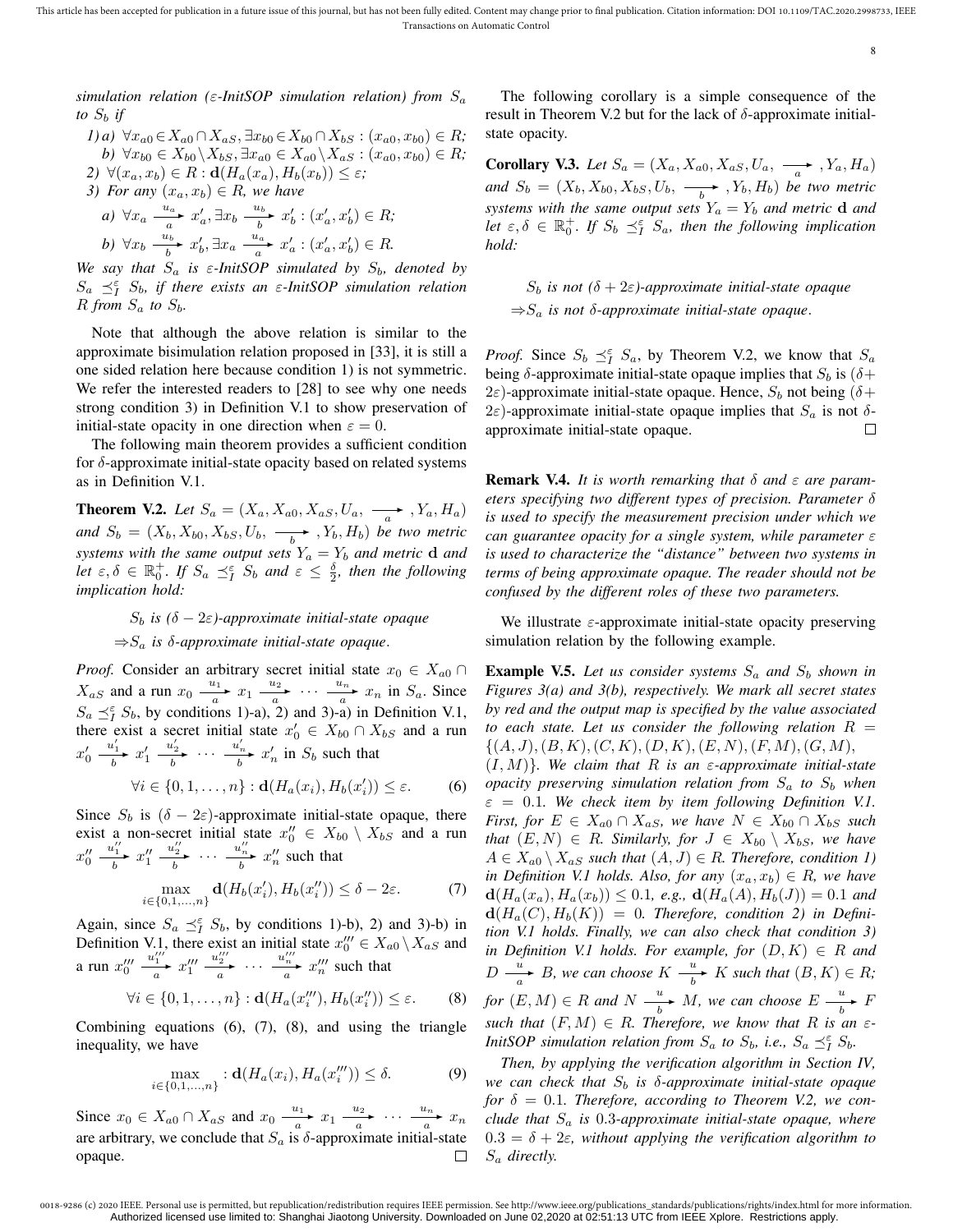

Fig. 3. Example of  $\varepsilon$ -approximate initial-state opacity preserving simulation relation.

## *B. Approximate Current-State Opacity Preserving Simulation Relation*

de a notion of approximate simula From, we provide a holion of approxi-Now, we provide a notion of approximate simulation rela-

**Definition V.6.** *(Approximate Current-State*  $S_b = (X_b, X_{b0}, X_{bS}, U_b, \longrightarrow, Y_b^a, H_b)$  *be two metric*  $s$ ystems with the same output sets  $Y_a = Y_b$  and metric reserving Sim *Opacity Preserving Simulation Relation) Let*  $S_a$  =  $(X_a, X_{a0}, X_{aS}, U_a, \xrightarrow[a]{a} , Y_a, H_a)$  and d. For  $\varepsilon \in \mathbb{R}_0^+$ , a relation  $R \subseteq X_a \times X_b$  is called an ε*-approximate current-state opacity preserving simulation relation (ε-CurSOP simulation relation) from*  $S_a$  *to*  $S_b$  *if* 

- *1*) ∀ $x_{a0} \in X_{a0}$ , ∃ $x_{b0} \in X_{b0}$  :  $(x_{a0}, x_{b0}) \in R$ ;
- *2*)  $\forall (x_a, x_b) \in R : \mathbf{d}(H_a(x_a), H_b(x_b)) \leq \varepsilon;$
- *3) For any*  $(x_a, x_b) \in R$ *, we have a*)  $\forall x_a \frac{u_a}{a_a}$  $\frac{u_a}{a}$   $x'_a$ ,  $\exists x_b \frac{u_b}{b}$  $\frac{a_b}{b}$  **x**<sub>b</sub> :  $(x'_a, x'_b) \in R$ ; *b*)  $\forall x_a \frac{u_a}{a}$  $\frac{u_a}{a}$   $x'_a \in X_{aS}$ ,  $\exists x_b \frac{u_b}{b}$  $\frac{a_b}{b}$  **x**<sup>*t*</sup><sub>*b*</sub>  $\in$  *X<sub>bS</sub>* :  $(x'_a, x'_b) \in$  *R*; *c*) ∀ $x_b \frac{u_b}{h}$ b  $x'_b$ ,  $\exists x_a \frac{u_a}{a}$  $x'_{a}$  :  $(x'_{a}, x'_{b}) \in R$ . *d*)  $\forall x_b \frac{u_b}{h}$  $\frac{u_b}{b}$   $x'_b \in X_b \setminus X_{bS}, \exists x_a \frac{u_a}{a}$  $rac{u_a}{a}$   $x'_a \in X_a \setminus X_{aS}$ :  $(x'_a, x'_b) \in R$ .

*We say that*  $S_a$  *is*  $\varepsilon$ -*CurSOP simulated by*  $S_b$ *, denoted by*  $S_a \preceq_C^{\varepsilon} S_b$ , if there exists an  $\varepsilon$ -CurSOP simulation relation R *from*  $S_a$  *to*  $S_b$ *.* 

The following theorem provides a sufficient condition for δ-approximate current-state opacity based on related systems as in Definition V.6.

**Theorem V.7.** Let  $S_a = (X_a, X_{a0}, X_{aS}, U_a, \longrightarrow, Y_a, H_a)$ and  $S_b = (X_b, X_{b0}, X_{bS}, U_b, \frac{1}{b}$ ,  $Y_b, H_b)$  *be two metric systems with the same output sets*  $Y_a = Y_b$  *and metric* **d** *and* Let  $\varepsilon, \delta \in \mathbb{R}_0^+$ . If  $S_a \preceq_C^{\varepsilon} S_b$  and  $\varepsilon \leq \frac{\delta}{2}$ , then the following *implication hold:*

S<sup>b</sup> *is (*δ − 2ε*)-approximate current-state opaque* ⇒S<sup>a</sup> *is* δ*-approximate current-state opaque*.

*Proof.* Let us consider an arbitrary initial state  $x_0 \in X_{a0}$  and finite run  $x_0 - \frac{u_1}{a_1}$  $rac{u_1}{a}$   $x_1 \frac{u_2}{a}$  $rac{u_2}{a}$   $\cdots$   $rac{u_n}{a}$  $rac{u_n}{a}$  x<sub>n</sub> in  $S_a$  such that  $x_n \in X_{aS}$ . We consider the following two cases:  $n = 0$ and  $n \neq 0$ . If  $n = 0$ , we know that  $x_0 \in X_{aS}$ . Since we assume that  $\{x \in X_0 : (H_a(x_0), H_a(x)) \leq \delta\} \nsubseteq X_{aS}$ , we observe immediately that there exists  $x'_0 \in X_{a0} \setminus X_{aS}$  such

 $n \ge 1$ . Since  $S_a \preceq_{C}^{\varepsilon} S_b$ , by conditions 1), 2), 3)-a) and 3)-b)  $x'_n \in X_{bS}$  and that  $\mathbf{d}(H_a(x_0), H_a(x_0')) \leq \delta$ . Then, we consider the case of finite run  $x'_0$ in Definition V.6, there exist an initial state  $x'_0 \in X_{b0}$  and a  $u_1^{\prime}$  $\frac{u'_1}{b}$   $x'_1$  $u_2'$  $rac{u'_2}{b}$   $\cdots$   $rac{u'_n}{b}$  $\frac{u'_n}{b}$   $\star$  x'<sub>n</sub> in  $S_b$  such that

$$
\forall i \in \{0, 1, \dots, n\} : \mathbf{d}(H_a(x_i), H_b(x'_i)) \le \varepsilon. \tag{10}
$$

Since  $S_b$  is  $(\delta - 2\varepsilon)$ -approximate current-state opaque, there exist an initial state  $x_0'' \in X_{b0}$  and a finite run  $x_0''$  $u_1^{\prime\prime}$  $\frac{u_1^{\prime\prime}}{b}$   $x_1^{\prime\prime}$  $u_2^{\prime\prime}$  $\frac{u''_2}{b}$   $\cdots$   $\frac{u''_n}{b}$  $\frac{u''_n}{b}$  +  $x''_n$  such that  $x''_n \in X_b \setminus X_{bS}$  and  $\max_{i \in \{0, 1, ..., n\}} \mathbf{d}(H_b(x'_i), H_b(x''_i)) \le \delta - 2\varepsilon.$  (11)

Again, since  $S_a \preceq_C^{\varepsilon} S_b$ , by conditions 1), 2), 3)-c) and 3)d) in Definition V.6, there exist an initial state  $x_0^{\prime\prime\prime} \in X_{a0}$ and a finite run  $x_0^{\prime\prime\prime}$  $u_1'''$  $\frac{y_1^{\prime\prime\prime}}{a}$   $x_1^{\prime\prime\prime}$  $u_2'''$  $rac{u''_n}{a}$   $\cdots$   $rac{u''_n}{a}$  $\frac{y_n^{\prime\prime\prime}}{a}$   $x_n^{\prime\prime\prime}$  such that  $x_n''' \in X_a \setminus X_{aS}$  and

$$
\forall i \in \{0, 1, \dots, n\} : \mathbf{d}(H_a(x_i^{\prime\prime\prime}), H_b(x_i^{\prime\prime})) \le \varepsilon. \tag{12}
$$

Combining equations (10), (11), (12), and using the triangle inequality, we have

$$
\max_{i \in \{0, 1, \dots, n\}} \mathbf{d}(H_a(x_i), H_a(x_i''')) \le \delta. \tag{13}
$$

Since  $x_0 \in X_{a0}$  and  $x_0 \frac{u_1}{u_2}$  $rac{u_1}{a}$   $x_1$   $rac{u_2}{a}$  $\frac{u_2}{a}$   $\cdots$   $\frac{u_n}{a}$  $rac{u_n}{a}$  x<sub>n</sub> are arbitrary, we conclude that  $S_a$  is  $\delta$ -approximate current-state opaque.  $\Box$ 

*C. Approximate Infinite-Step Opacity Preserving Simulation Relation*

Finally, by combing  $\varepsilon$ -CurSOP simulation relation and  $\varepsilon$ -InitSOP simulation relation, we provide a notion of approximate simulation relation for preserving infinite-step opacity.

Definition V.8. *(Approximate Infinite-Step Opacity Preserving Simulation Relation) Let*  $S_a$  =  $(X_a, X_{a0}, X_{aS}, U_a, \xrightarrow[a]{a} , Y_a, H_a)$  and  $S_b = (X_b, X_{b0}, X_{bS}, U_b, \longrightarrow, Y_b^a, H_b)$  *be two metric systems with the same output sets*  $Y_a = Y_b$  *and metric* **d**. For  $\varepsilon \in \mathbb{R}_0^+$ , a relation  $R \subseteq X_a \times X_b$  is called an  $\varepsilon$ -approximate *infinite-step opacity preserving simulation relation (*ε*-InfSOP simulation relation) from*  $S_a$  *to*  $S_b$  *if it is both an*  $\varepsilon$ -*CurSOP simulation relation from*  $S_a$  *to*  $S_b$  *and an*  $\varepsilon$ -*InitSOP simulation relation from*  $S_a$  *to*  $S_b$ *, i.e.,* 

*1) a)* ∀ $x_{a0} \in X_{a0}$ , ∃ $x_{b0} \in X_{b0}$  :  $(x_{a0}, x_{b0}) \in R$ ; *b*)  $\forall x_{a0} \in X_{a0} \cap X_{aS}, \exists x_{b0} \in X_{b0} \cap X_{bS} : (x_{a0}, x_{b0}) \in R;$ *c*) ∀ $x_{b0} \in X_{b0} \setminus X_{bS}$ ,  $\exists x_{a0} \in X_{a0} \setminus X_{aS}$  :  $(x_{a0}, x_{b0}) \in R$ ; 2)  $\forall (x_a, x_b) \in R : \mathbf{d}(H_a(x_a), H_b(x_b)) \leq \varepsilon$ ; *3) For any*  $(x_a, x_b) \in R$ *, we have a*)  $\forall x_a \frac{u_a}{a}$  $\frac{u_a}{a}$   $x'_a$ ,  $\exists x_b \frac{u_b}{b}$  $\frac{a_b}{b}$  **x**<sub>b</sub> :  $(x'_a, x'_b) \in R$ ; *b*)  $\forall x_a \frac{u_a}{a}$  $\frac{u_a}{a}$   $x'_a \in X_{aS}$ ,  $\exists x_b \frac{u_b}{b}$  $\frac{a_b}{b}$  **x**<sup>1</sup><sub>b</sub>  $\in$   $X_{bS}$  :  $(x'_a, x'_b) \in R$ ; *c*) ∀ $x_b \frac{u_b}{h}$  $\frac{u_b}{b}$   $x'_b$ ,  $\exists x_a \frac{u_a}{a}$  $\frac{a}{a}$   $x'_{a}$  :  $(x'_{a}, x'_{b}) \in R$ . *d*)  $\forall x_b \frac{u_b}{h}$  $\frac{u_b}{b}$   $x'_b \in X_b \setminus X_{bS}, \exists x_a \frac{u_a}{a}$  $rac{u_a}{a}$   $x'_a \in X_a \setminus X_{aS}$ :  $(x'_a, x'_b) \in R$ .

<sup>0018-9286 (</sup>c) 2020 IEEE. Personal use is permitted, but republication/redistribution requires IEEE permission. See http://www.ieee.org/publications\_standards/publications/rights/index.html for more information. Authorized licensed use limited to: Shanghai Jiaotong University. Downloaded on June 02,2020 at 02:51:13 UTC from IEEE Xplore. Restrictions apply.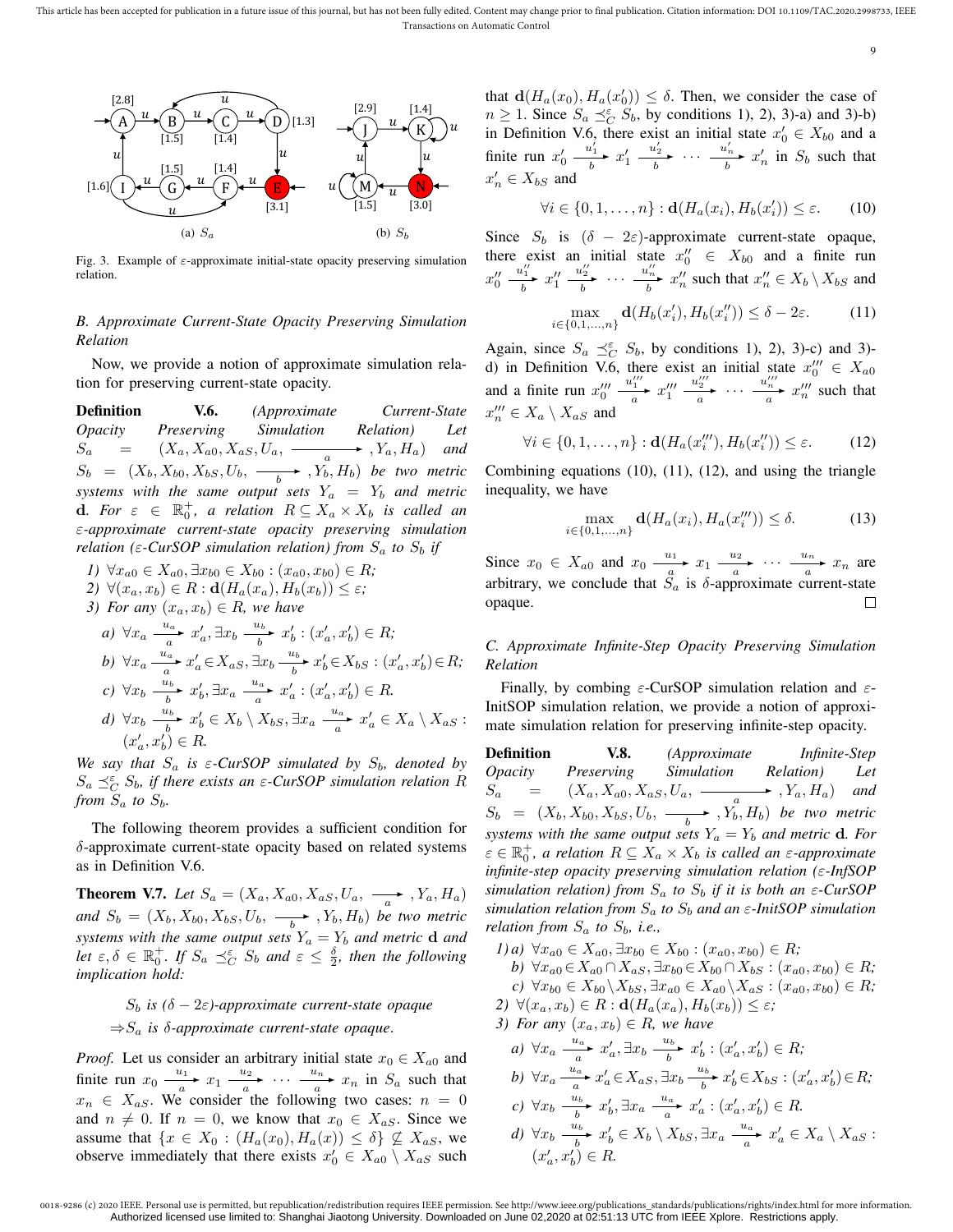*We say that*  $S_a$  *is*  $\varepsilon$ -*InfSOP simulated by*  $S_b$ *, denoted by*  $S_a \preceq_{IF}^{\varepsilon} S_b$ , if there exists an  $\varepsilon$ -InfSOP simulation relation  $R$  *from*  $S_a$  *to*  $S_b$ .

Similar to the cases of initial-state opacity and currentstate opacity, we have the following theorem as a sufficient condition for  $\delta$ -approximate infinite-step opacity based on related systems as in Definition V.8.

**Theorem V.9.** Let  $S_a = (X_a, X_{a0}, X_{aS}, U_a, \longrightarrow, Y_a, H_a)$ and  $S_b = (X_b, X_{b0}, X_{bS}, U_b, \longrightarrow, Y_b, H_b)$  *be two metric systems with the same output sets*  $Y_a = Y_b$  *and metric* **d** *and* Let  $\varepsilon, \delta \in \mathbb{R}_0^+$ . If  $S_a \preceq_{IF}^{\varepsilon} S_b$  and  $\varepsilon \leq \frac{\delta}{2}$ , then the following *implication hold:*

S<sup>b</sup> *is (*δ − 2ε*)-approximate infinite-step opaque* ⇒S<sup>a</sup> *is* δ*-approximate infinite-step opaque*.

*Proof.* Let us consider an arbitrary initial state  $x_0 \in X_{a0}$  and finite run  $x_0 \frac{u_1}{u_2}$  $rac{u_1}{a}$   $x_1 \frac{u_2}{a}$  $rac{u_2}{a}$   $\cdots$   $rac{u_n}{a}$  $rac{u_n}{a}$  x<sub>n</sub> in  $S_a$  such that  $x_k \in X_{aS}$  for some  $k = 0, \ldots, n$ . We consider the following two cases:

If  $k = 0$ , then we have  $x_0 \in X_{aS}$ . Since  $S_a \preceq_{IF}^{\varepsilon}$  $S_b$  implies  $S_a \preceq^{\varepsilon}_I S_b$ , by the proof of Theorem V.2, we know that there exist an initial state  $x'_0 \in X_{a0} \setminus X_{aS}$ and a run  $x'_0$  $u_1'$  $\frac{u'_1}{a}$   $\rightarrow$   $x'_1$  $u_2'$  $\frac{u'_2}{a}$   $\cdots$   $\frac{u'_n}{a}$  $rac{u'_n}{a}$   $\rightarrow$   $x'_n$  such that  $\max_{i \in \{0,1,...,n\}} \mathbf{d}(H_a(x_i), H_a(x_i')) \le \delta.$ 

If  $k \geq 1$ , then similar to the proof of Theorem V.7, by conditions 1)-a), 2), 3)-a), 3)-b), 3)-c) and 3)-d) in Definition V.8 and the fact the  $S_b$  is  $(\delta - 2\varepsilon)$ -approximate infinitestep opaque, there exist an initial state  $x'_0 \in X_{a0}$  and a finite run  $x'_0$  $\overline{u}'_1$  $\frac{u'_1}{a}$   $x'_1$  $u_2'$  $\frac{u'_2}{a}$   $\cdots$   $\frac{u'_n}{a}$  $\frac{u'_n}{a}$   $x'_n$  such that  $x'_k \in X_a \setminus X_{aS}$ and  $\max_{i \in \{0,1,...,n\}} \mathbf{d}(H_a(x_i), H_a(x_i')) \le \delta$ .

Since  $x_0 \in X_{a0}$ ,  $x_0 \frac{u_1}{u_0}$  $rac{u_1}{a}$   $x_1 - \frac{u_2}{a}$  $\frac{u_2}{a}$   $\cdots$   $\frac{u_n}{a}$  $rac{u_n}{a}$   $x_n$  and index k are arbitrary, we conclude that  $S_a$  is  $\delta$ -approximate infinite-step opaque.

## VI. OPACITY OF CONTROL SYSTEMS

In the previous section, we have introduced notions of approximate opacity-preserving simulation relation and discussed their properties. This allows us to verify approximate opacity for infinite systems, e.g., continuous dynamic systems, based on their finite abstractions. Then the following question arises naturally: how can we construct such an abstraction for a given system possibly with infinite number of states. In general, how to construct symbolic abstractions are systemdependent and not all systems admit symbolic models. In this section, we show that a class of discrete-time control systems do admit symbolic models for the purpose of verifying approximate opacity under certain stability assumption.

To be more specific, we consider a class of discrete-time control systems of the following form.

Definition VI.1. *A discrete-time control system* Σ *is defined by the tuple*  $\Sigma = (\mathbb{X}, \mathbb{S}, \mathbb{U}, f, \mathbb{Y}, h)$ *, where*  $\mathbb{X}, \mathbb{U}$ *, and*  $\mathbb{Y}$  *are the state, input, and output sets, respectively, and are subsets of normed vector spaces with appropriate finite dimensions. Set*  $\mathbb{S} \subseteq \mathbb{X}$  *is a set of secret states. The map*  $f : \mathbb{X} \times \mathbb{U} \rightarrow \mathbb{X}$  *is called the transition function, and*  $h : \mathbb{X} \to \mathbb{Y}$  *is the output map and assumed to satisfy the following Lipschitz condition:*  $\|h(x) - h(y)\| \leq \alpha(\|x - y\|)$  *for some*  $\alpha \in \mathcal{K}_{\infty}$  *and all*  $x, y \in \mathbb{X}$ . The discrete-time control system  $\Sigma$  is described by *difference equations of the form*

$$
\Sigma: \left\{ \begin{array}{l} \xi(k+1) = f(\xi(k), \upsilon(k)), \\ \zeta(k) = h(\xi(k)), \end{array} \right. \tag{14}
$$

*where*  $\xi : \mathbb{N}_0 \to \mathbb{X}, \ \zeta : \mathbb{N}_0 \to \mathbb{Y}, \text{ and } \upsilon : \mathbb{N}_0 \to \mathbb{U}$  *are the state, output, and input signals, respectively.*

We write  $\xi_{xv}(k)$  to denote the point reached at time k under the input signal v from initial condition  $x = \xi_{xv}(0)$ . Similarly, we denote by  $\zeta_{xv}(k)$  the output corresponding to state  $\xi_{xv}(k)$ , i.e.  $\zeta_{xv}(k) = h(\xi_{xv}(k))$ . In the above definition, we implicitly assumed that set  $X$  is positively invariant<sup>1</sup>.

Now, we introduce the notion of incremental input-to-state stability  $(δ$ -ISS) leveraged later to show some of the main results of the paper.

**Definition VI.2.** *[48] System*  $\Sigma = (\mathbb{X}, \mathbb{S}, \mathbb{U}, f, \mathbb{Y}, h)$  *is called incrementally input-to-state stable (*δ*-ISS) if there exist a* KL *function*  $\beta$  *and*  $\mathcal{K}_{\infty}$  *function*  $\gamma$  *such that*  $\forall x, x' \in \mathbb{X}$  *and*  $\forall v, v' : \mathbb{N}_0 \to \mathbb{U}$ , the following inequality holds for any  $k \in \mathbb{N}$ :

$$
\|\xi_{xv}(k) - \xi_{x'v'}(k)\| \le \beta(\|x - x'\|, k) + \gamma(\|v - v'\|_{\infty}). \tag{15}
$$

Example VI.3. *As an example, for a linear control system:*

$$
\xi(k+1) = A\xi(k) + Bv(k), \quad \zeta(k) = C\xi(k),
$$
 (16)

*where all eigenvalues of* A *are inside the unit circle, the functions* β *and* γ *can be chosen as:*

$$
\beta(r,k) = \|A^k\|r; \quad \gamma(r) = \|B\| \left(\sum_{m=0}^{\infty} \|A^m\|\right) r. \tag{17}
$$

In general, it is difficult to check inequality (15) directly for nonlinear systems. Fortunately,  $\delta$ -ISS can be characterized using Lyapunov functions.

Definition VI.4. *[48] Consider a control system* Σ *and a continuous function*  $V : \mathbb{X} \times \mathbb{X} \to \mathbb{R}^+_0$ *. Function* V *is called a*  $\delta$ -*ISS Lyapunov function for*  $\Sigma$  *if there exist*  $\mathcal{K}_{\infty}$  *functions*  $\alpha_1, \alpha_2, \rho$  *and* K *function*  $\sigma$  *such that:* 

(i) *for any*  $x, x' \in \mathbb{X}$  $\alpha_1(\|x-x'\|) \le V(x,x') \le \alpha_2(\|x-x'\|);$ (ii) *for any*  $x, x' \in \mathbb{X}$  *and*  $u, u' \in \mathbb{U}$  $V(f(x, u), f(x', u')) - V(x, x') \le -\rho(V(x, x')) + \sigma ||u - u'||;$ 

The following result characterizes  $\delta$ -ISS in terms of existence of  $\delta$ -ISS Lyapunov functions.

Theorem VI.5. *[48] Consider a control system* Σ*.*

- Σ *is* δ*-ISS if it admits a* δ*-ISS Lyapunov function;*
- *If* U *is compact and convex and* X *is compact, tehn the existence of a* δ*-ISS Lyapunov function is equivalent to* δ*-ISS.*

The next technical lemma will be used later to show some of the main results of this section.

<sup>1</sup>Set X is called positively invariant under (14) if  $\xi_{xv}(k) \in X$  for any  $k \in \mathbb{N}$ , any  $x \in \mathbb{X}$  and any  $v : \mathbb{N}_0 \to \mathbb{U}$ .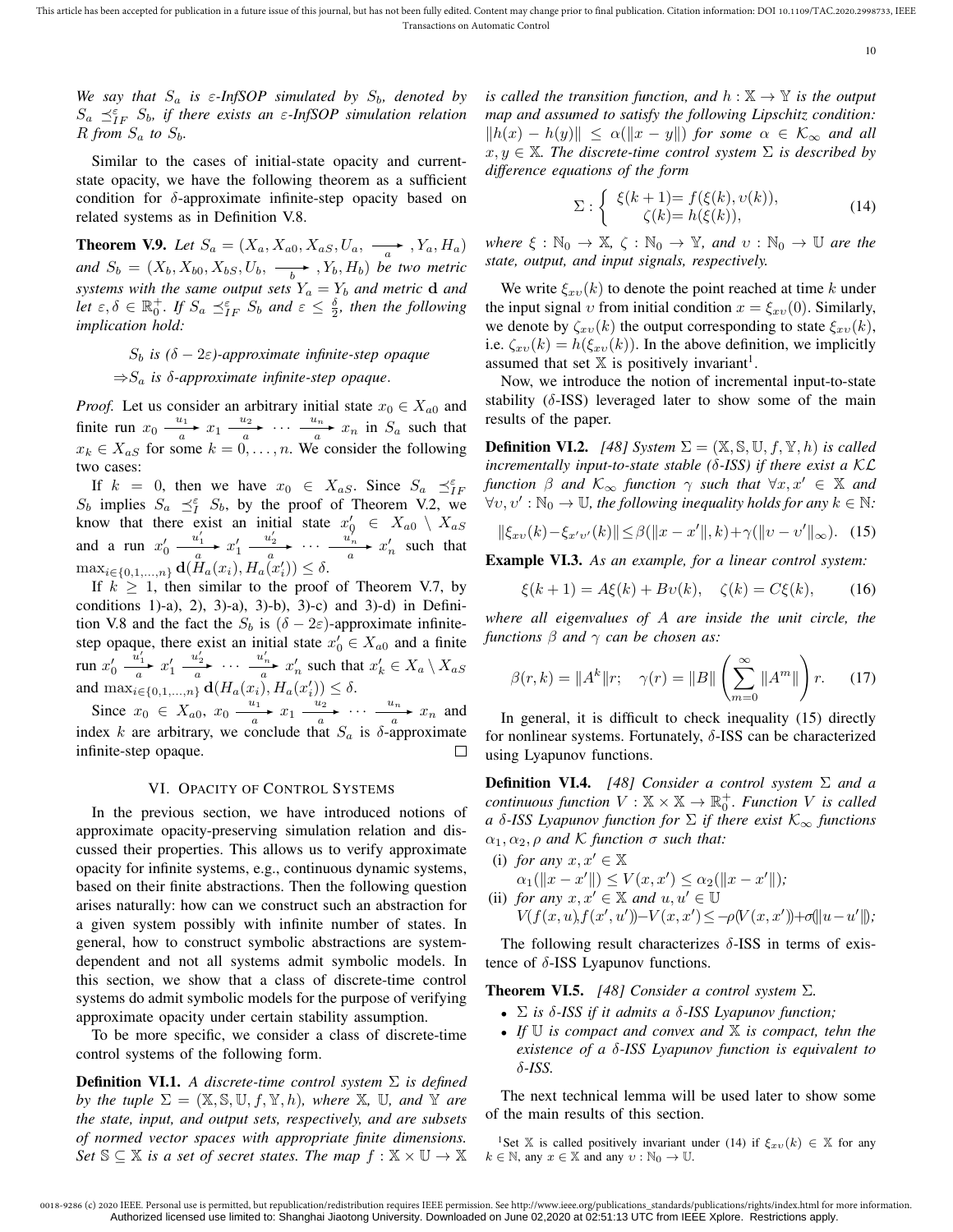Lemma VI.6. *Consider a control system* Σ*. Suppose* V *is a* δ*-ISS Lyapunov function for* Σ*. Then there exist* κ, λ ∈ K∞*,* where  $\kappa(s) < s$  for any  $s \in \mathbb{R}^+$ , such that

$$
V(f(x, u), f(x', u')) \le \max\{\kappa(V(x, x')), \lambda(\|u - u'\|)\}, \tag{18}
$$

*for any*  $x, x' \in \mathbb{X}$  *and any*  $u, u' \in \mathbb{U}$ .

The proof is similar to that of Theorem 1 in [49] and is omitted here due to lack of space.

In order to provide the main results of this section, we first describe control systems in Definition VI.1 as metric systems as in Definition II.1. More precisely, given a control system  $\Sigma = (\mathbb{X}, \mathbb{S}, \mathbb{U}, f, \mathbb{Y}, h)$ , we define an associated metric system

$$
S(\Sigma) = (X, X_0, X_S, U, \longrightarrow, Y, H), \tag{19}
$$

where  $X = \mathbb{X}, X_0 = \mathbb{X}, X_S = \mathbb{S}, U = \mathbb{U}, Y = \mathbb{Y}, H = h$ , and  $x \xrightarrow{u} x'$  if and only if  $x' = f(x, u)$ . We assume that the output set Y is equipped with the infinity norm:  $d(y_1, y_2) =$  $||y_1 - y_2||$ ,  $\forall y_1, y_2 \in Y$ . We have a similar assumption for the state set X.

Now, we introduce a symbolic system for the control system  $\Sigma = (\mathbb{X}, \mathbb{S}, \mathbb{U}, f, \mathbb{Y}, h)$ . To do so, from now on we assume that sets  $X, S$  and  $U$  are of the form of finite union of boxes. Consider a concrete control system  $\Sigma$  and a tuple  $q = (n, \mu, \theta)$ of parameters, where  $0 < \eta \le \min \{span(\mathbb{S}), span(\mathbb{X} \setminus \mathbb{S})\}$  is the state set quantization,  $0 < \mu \leq span(\mathbb{U})$  is the input set quantization, and  $\theta$  is a design parameter. Now let us introduce the symbolic system

$$
S_{\mathsf{q}}(\Sigma) = (X_{\mathsf{q}}, X_{\mathsf{q}0}, X_{\mathsf{q}S}, U_{\mathsf{q}}, \xrightarrow{\mathsf{q}} Y_{\mathsf{q}}, H_{\mathsf{q}}), \qquad (20)
$$

where  $X_{\mathsf{q}} = X_{\mathsf{q}0} = [\mathbb{X}]_{\eta}$ ,  $X_{\mathsf{q}S} = [\mathbb{S}^{\theta}]_{\eta}$ ,  $U_{\mathsf{q}} = [\mathbb{U}]_{\mu}$ ,  $Y_{\mathsf{q}} =$  ${h(x_\mathsf{q}) | x_\mathsf{q} \in X_\mathsf{q}}$ ,  $H_\mathsf{q}(x_\mathsf{q}) = h(x_\mathsf{q}), \forall x_\mathsf{q}' \in X_\mathsf{q}$ , and •  $x_q \frac{u_q}{\cdot}$  $\frac{u_q}{q}$   $x'_q$  if and only if  $||x'_q - f(x_q, u_q)|| \leq \eta$ .

We can now state the first main result of this section showing that, under some condition over the quantization parameters  $\eta$  and  $\mu$ ,  $S_q(\Sigma)$  and  $S(\Sigma)$  are related under an approximate initial-state opacity preserving simulation relation.

**Theorem VI.7.** *Let*  $\Sigma = (\mathbb{X}, \mathbb{S}, \mathbb{U}, f, \mathbb{Y}, h)$  *be a*  $\delta$ -*ISS control system. For any desired precision*  $\varepsilon > 0$ *, and any tuple*  $q =$ (η, µ, 0) *of parameters satisfying*

$$
\beta\left(\alpha^{-1}(\varepsilon),1\right) + \gamma(\mu) + \eta \le \alpha^{-1}(\varepsilon),\tag{21}
$$

*we have*  $S(\Sigma) \preceq_I^{\varepsilon} S_{\mathsf{q}}(\Sigma) \preceq_I^{\varepsilon} S(\Sigma)$ .

*Proof.* We start by proving  $S(\Sigma) \preceq_I^{\varepsilon} S_q(\Sigma)$ . Consider the relation  $R \subseteq X \times X_q$  defined by  $(x, x_q) \in R$  if and only if  $||x-x_{\mathsf{q}}|| \le \alpha^{-1}(\varepsilon)$ . Since  $\eta \le span(\mathbb{S})$ ,  $X_S \subseteq \bigcup_{p \in [\mathbb{S}]_\eta} \mathcal{B}_{\eta}(p)$ , and by (21),  $\forall x \in X_S$ ,  $\exists x_{\mathsf{q}} \in X_{\mathsf{q}S}$  such that:

$$
||x - x_{\mathsf{q}}|| \le \eta \le \alpha^{-1}(\varepsilon). \tag{22}
$$

Hence,  $(x, x_q) \in R$  and condition 1)-a) in Definition V.1 is satisfied. For every  $x_q \in X_q \setminus X_{qS}$ , by choosing  $x = x_q$  which is also inside set  $X \setminus X_S$ , one gets  $(x, x_q) \in R$  and, hence, condition 1)-b) in Definition V.1 holds as well. Now consider any  $(x, x_q) \in R$ . Condition 2) in Definition V.1 is satisfied by the definition of  $R$  and the Lipschitz assumption:

$$
\|H(x)-H_{\mathsf{q}}(x_{\mathsf{q}})\|=\|h(x)-h(x_{\mathsf{q}})\|\leq \alpha(\|x-x_{\mathsf{q}}\|)\leq \varepsilon.
$$

Let us now show that condition 3) in Definition V.1 holds. Consider any  $u \in U$ . Choose an input  $u_q \in U_q$  satisfying:

$$
||u - u_{\mathsf{q}}|| \le \mu. \tag{23}
$$

Note that the existence of such  $u_q$  is guaranteed by the inequality  $\mu \leq span(\mathbb{U})$  which guarantees that  $\mathbb{U} \subseteq \bigcup_{p \in [\mathbb{U}]_{\mu}} \mathcal{B}_{\mu}(p)$ . Consider the unique transition  $x \xrightarrow{u} x' = f(x, u)$  in  $S(\Sigma)$ . It follows from the  $\delta$ -ISS assumption on  $\Sigma$  and (23) that the distance between  $x'$  and  $f(x_q, u_q)$  is bounded as:

$$
||x' - f(x_{\mathsf{q}}, u_{\mathsf{q}})|| \le \beta (||x - x_{\mathsf{q}}||, 1) + \gamma (||u - u_{\mathsf{q}}||) \quad (24)
$$
  

$$
\le \beta (\alpha^{-1}(\varepsilon), 1) + \gamma (\mu).
$$

Since  $X \subseteq \bigcup_{p \in [\mathbb{X}]_{\eta}} \mathcal{B}_{\eta}(p)$ , there exists  $x'_{\mathsf{q}} \in X_{\mathsf{q}}$  such that:

$$
||f(x_{\mathsf{q}}, u_{\mathsf{q}}) - x_{\mathsf{q}}'|| \le \eta,\tag{25}
$$

which, by the definition of  $S_q(\Sigma)$ , implies the existence of  $x_{\mathsf{q}} \frac{u_{\mathsf{q}}}{a}$  $\frac{u_q}{q}$  x'<sub>q</sub> in S<sub>q</sub>(Σ). Using the inequalities (21), (24), (25), and triangle inequality, we obtain:

$$
||x' - x'_\mathbf{q}|| \le ||x' - f(x_\mathbf{q}, u_\mathbf{q}) + f(x_\mathbf{q}, u_\mathbf{q}) - x'_\mathbf{q}||
$$
  
\n
$$
\le ||x' - f(x_\mathbf{q}, u_\mathbf{q})|| + ||f(x_\mathbf{q}, u_\mathbf{q}) - x'_\mathbf{q}||
$$
  
\n
$$
\le \beta (\alpha^{-1}(\varepsilon), 1) + \gamma (\mu) + \eta \le \alpha^{-1}(\varepsilon).
$$

Therefore, we conclude  $(x', x'_{\mathsf{q}}) \in R$  and condition 3)-a) in Definition V.1 holds. Let us now show that condition 3)-b) in Definition V.1 also holds.

Now consider any  $(x, x_q) \in R$  and any  $u_q \in U_q$ . Choose the input  $u = u_{\mathsf{q}}$  and consider the unique  $x' = f(x, u)$  in  $S(\Sigma)$ . Using  $\delta$ -ISS assumption for  $\Sigma$ , we bound the distance between  $x'$  and  $f(x_q, u_q)$  as:

$$
||x' - f(x_q, u_q)|| \le \beta (||x - x_q||, 1) \le \beta (\alpha^{-1}(\varepsilon), 1).
$$
 (26)

Using the definition of  $S_q(\Sigma)$ , the inequalities (21), (26), and the triangle inequality, we obtain:

$$
||x' - x'_q|| \le ||x' - f(x_q, u_q) + f(x_q, u_q) - x'_q||
$$
  
\n
$$
\le ||x' - f(x_q, u_q)|| + ||f(x_q, u_q) - x'_q||
$$
  
\n
$$
\le \beta (\alpha^{-1}(\varepsilon), 1) + \eta \le \alpha^{-1}(\varepsilon).
$$

Therefore, we conclude that  $(x', x'_{\mathsf{q}}) \in R$  and condition 3)-b) in Definition V.1 holds.

In a similar way, one can prove that  $S_q(\Sigma) \preceq^{\varepsilon}_I S(\Sigma)$ .  $\Box$ 

Remark VI.8. *Note that there always exist quantization parameters* q *such that inequality* (21) *holds as long as*  $\beta\left(\alpha^{-1}(\varepsilon),1\right)<\alpha^{-1}(\varepsilon)$ . By assuming that the discrete-time *control system* Σ *is a sampled-data version of an original continuous-time one with the sampling time* τ, *one can ensure the latter inequality by choosing the sampling time large enough given that*  $\beta(r,1) = \beta(r,\tau) < r$  *for some* KL *function* βˆ *establishing the incremental stability of the original continuous-time system. For example, for the function in* (17)*, one has*  $\beta(r,1) = ||A||r = ||e^{\hat{A}\tau}||r$ , where  $\hat{A}$  is the state *matrix of the original continuous-time linear control system.*

The following example illustrates how to use Theorem VI.7 to verify approximate opacity for an infinite system based on its finite abstraction.

<sup>0018-9286 (</sup>c) 2020 IEEE. Personal use is permitted, but republication/redistribution requires IEEE permission. See http://www.ieee.org/publications\_standards/publications/rights/index.html for more information. Authorized licensed use limited to: Shanghai Jiaotong University. Downloaded on June 02,2020 at 02:51:13 UTC from IEEE Xplore. Restrictions apply.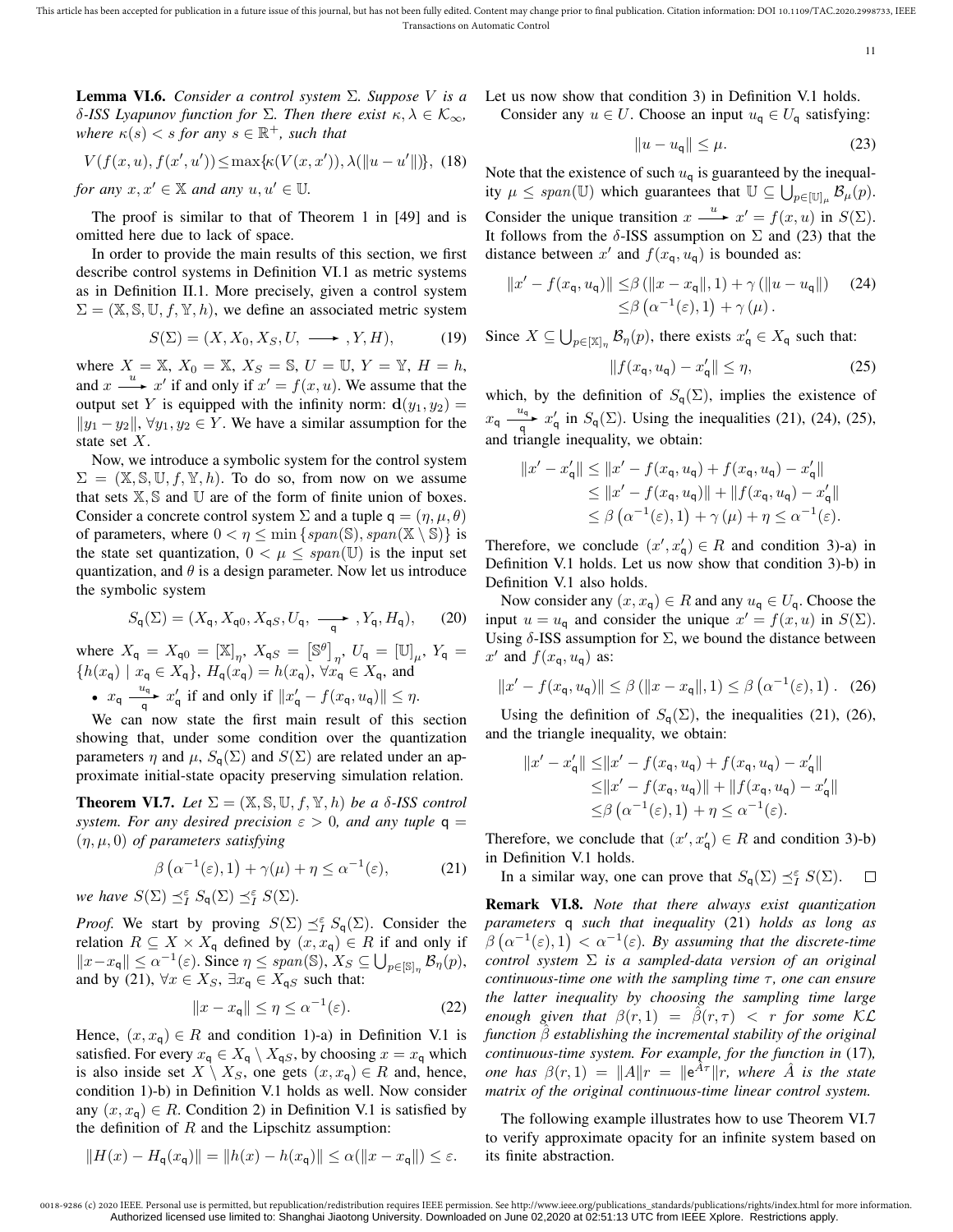

Fig. 4. Symbolic model  $S_q(\Sigma)$  associated with control systems  $\Sigma$  of (27) with  $\eta = 0.1$ ,  $\mu = 0.001$  and  $\varepsilon = 0.9$ .

Example VI.9. *Let us consider the following simple system*

$$
\Sigma: \left\{ \begin{array}{l} \xi(k+1) = 0.1\xi(k) + \upsilon(k), \\ \zeta(k) = \sin(2.5\pi\xi(k)) + 1, \end{array} \right. \tag{27}
$$

*where*  $X = [0, 1.6], S = [0, 0.1]$  *and*  $U = \{0.001\}$ *. This system is clearly* δ*-ISS and according to Equation* (17)*, we have*  $\beta(r, k) = 0.1^k r$  and  $\gamma(r) = \sum_{m=0}^{\infty} 0.1^m r$ . Also, function h *satisfies the Lipschitz condition with*  $\alpha(r) = 2.5\pi r$ . By *Equation* (21)*, the parameters*  $q = (\eta, \mu, 0)$  *and the abstract precision*  $\varepsilon$  *should satisfy*  $\frac{0.04}{\pi}\varepsilon + \frac{10}{9}\mu + \eta \leq \frac{0.4}{\pi}\varepsilon$ . Let us *consider desired abstract precision*  $\varepsilon = 0.9$  *and quantization parameters*  $q = (\eta, \mu, 0) = (0.1, 0.001, 0)$  *satisfying the inequality. Then we obtain symbolic system*  $S_q(\Sigma)$  *shown in Figure 4, and by Theorem VI.7, we have*  $S(\Sigma) \preceq_I^{0.9}$  $S_{\mathsf{q}}(\Sigma) \preceq_I^{0.9} S(\Sigma)$ . Essentially, we discretize the state space of [0, 1.6[ *into* 16 *discrete states based on parameter* η*. One can easily check that*  $S_q(\Sigma)$  *is* 0*-approximate initial-state opaque since for any run from secret initial state* 0*, there exists a run from non-secret state* 8 *such that their outputs are exactly the same. Therefore, by Theorem V.2, we can conclude that*  $\Sigma$  *is* 1.8*-approximate initial-state opaque.*

The next theorem provides similar results as in Theorem VI.7 but by leveraging  $\delta$ -ISS Lyapunov functions. To show the next result, we will make the following supplementary assumption on the  $\delta$ -ISS Lyapunov functions: there exists a function  $\hat{\gamma} \in \mathcal{K}_{\infty}$  such that

$$
\forall x, x', x'' \in \mathbb{X}, \quad V(x, x') - V(x', x'') \le \hat{\gamma}(\|x - x''\|). \tag{28}
$$

Inequality (28) is not restrictive at all provided we are interested in the dynamics of the control system on a compact subset of the state set X; see the discussion in [34].

**Theorem VI.10.** *Let*  $\Sigma = (\mathbb{X}, \mathbb{S}, \mathbb{U}, f, \mathbb{Y}, h)$  *admit a*  $\delta$ -*ISS Lyapunov function* V *satisfying* (28)*. For any desired precision*  $\varepsilon > 0$ *, and any tuple*  $q = (\eta, \mu, 0)$  *satisfying* 

$$
\alpha_2(\eta) \le \alpha_1(\alpha^{-1}(\varepsilon)), \quad (29)
$$

$$
\max\{\kappa(\alpha_1(\alpha^{-1}(\varepsilon))), \lambda(\mu)\} + \hat{\gamma}(\eta) \le \alpha_1(\alpha^{-1}(\varepsilon)), \quad (30)
$$

*we have*  $S(\Sigma) \preceq^{\varepsilon}_I S_{\mathsf{q}}(\Sigma) \preceq^{\varepsilon}_I S(\Sigma)$ .

*Proof.* We start by proving  $S(\Sigma) \preceq_I^{\varepsilon} S_q(\Sigma)$ . Consider the relation  $R \subseteq X \times X_q$  defined by  $(x, x_q) \in R$  if and only if  $V(x, x_q) \leq \alpha_1(\alpha^{-1}(\varepsilon))$ . Since  $\eta \leq span(\mathbb{S})$  and

 $X_S \subseteq \bigcup_{p \in [S]_\eta} \mathcal{B}_\eta(p)$ , for every  $x \in X_S$  there always exists  $x_{\mathsf{q}} \in X_{\mathsf{q}S}$  such that  $||x - x_{\mathsf{q}}|| \leq \eta$ . Then

$$
V(x, x_{\mathsf{q}}) \le \alpha_2(||x - x_{\mathsf{q}}||) \le \alpha_2(\eta) \le \alpha_1(\alpha^{-1}(\varepsilon))
$$

because of (29) and  $\alpha_2$  being a  $\mathcal{K}_{\infty}$  function. Hence,  $(x, x_{q}) \in R$  and condition 1)-a) in Definition V.1 is satisfied. For every  $x_q \in X_q \setminus X_{qS}$ , by choosing  $x = x_q$  which is also inside set  $X \setminus X_S$ , one gets trivially  $(x, x_q) \in R$  and, hence, condition 1)-b) in Definition V.1 holds as well. Now consider any  $(x, x_{\mathsf{q}}) \in R$ . Condition 2) in Definition V.1 is satisfied by the definition of R and the Lipschitz assumption on map  $h$  as in Definition VI.1:

$$
||H(x) - H_{q}(x_{q})|| = ||h(x) - h(x_{q})|| \le \alpha(||x - x_{q}||)
$$
  

$$
\le \alpha(\alpha_{1}^{-1}(V(x, x_{q})) \le \varepsilon.
$$

Let us now show that condition 3) in Definition V.1 holds. Consider any  $u \in U$ . Choose an input  $u_q \in U_q$  satisfying:

$$
||u - u_{\mathsf{q}}|| \le \mu. \tag{31}
$$

Note that the existence of such  $u_q$  is guaranteed by the inequality  $\mu \leq span(\mathbb{U})$  which guarantees that  $\mathbb{U} \subseteq \bigcup_{p \in [\mathbb{U}]_{\mu}} \mathcal{B}_{\mu}(p)$ . Consider the unique transition  $x \xrightarrow{u} x' = f(x, u)$  in  $S(\Sigma)$ . Given  $\delta$ -ISS Lyapunov function V for  $\Sigma$ , inequality (18), and (31), one obtains:

$$
V(x', f(x_q, u_q)) \le \max\{\kappa(V(x, x_q)), \lambda(\|u - u_q\|)\} \quad (32)
$$
  

$$
\le \max\{\kappa(\alpha_1(\alpha^{-1}(\varepsilon))) , \lambda(\mu)\}.
$$

Since  $X \subseteq \bigcup_{p \in [\mathbb{X}]_{\eta}} \mathcal{B}_{\eta}(p)$ , there exists  $x'_{\mathsf{q}} \in X_{\mathsf{q}}$  such that:

$$
||f(x_{\mathsf{q}}, u_{\mathsf{q}}) - x_{\mathsf{q}}'|| \le \eta,\tag{33}
$$

which, by the definition of  $S_q(\Sigma)$ , implies the existence of  $x_{\mathsf{q}} \frac{u_{\mathsf{q}}}{\sigma}$  $\frac{u_q}{q}$  x'<sub>q</sub> in S<sub>q</sub>(Σ). Using the inequalities (28), (30), (32), and  $(\vec{3}3)$ , we obtain:

$$
V(x', x'_{\mathbf{q}}) \leq V(x', f(x_{\mathbf{q}}, u_{\mathbf{q}})) + \hat{\gamma}(\|f(x_{\mathbf{q}}, u_{\mathbf{q}}) - x'_{\mathbf{q}}\|)
$$
  
\n
$$
\leq \max\{\kappa(\alpha_1(\alpha^{-1}(\varepsilon))) , \lambda(\mu)\} + \hat{\gamma}(\eta)
$$
  
\n
$$
\leq \alpha_1(\alpha^{-1}(\varepsilon)).
$$

Therefore, we conclude  $(x', x'_{\mathsf{q}}) \in R$  and condition 3)-a) in Definition V.1 holds. Let us now show that condition 3)-b) in Definition V.1 also holds.

Now consider any  $(x, x_q) \in R$ . Consider any  $u_q \in U_q$ . Choose the input  $u = u_q$  and consider the unique  $x' = f(x, u)$  in  $S(\Sigma)$ . Given  $\delta$ -ISS Lyapunov function V for  $\Sigma$  and inequality (18), one gets:

$$
V(x', f(x_q, u_q)) \le \kappa \left( V(x, x_q) \right) \le \kappa \left( \alpha_1(\alpha^{-1}(\varepsilon)) \right). \tag{34}
$$

Using the definition of  $S_q(\Sigma)$ , the inequalities (28), (30), and (34), we obtain:

$$
V(x', x'_{\mathbf{q}}) \leq V(x', f(x_{\mathbf{q}}, u_{\mathbf{q}})) + \hat{\gamma}(\|f(x_{\mathbf{q}}, u_{\mathbf{q}}) - x'_{\mathbf{q}}\|)
$$
  
\$\leq \kappa (\alpha\_1(\alpha^{-1}(\varepsilon))) + \hat{\gamma}(\eta) \leq \alpha\_1(\alpha^{-1}(\varepsilon)).

Therefore, we conclude that  $(x', x'_q) \in R$  and condition 3)-b) in Definition V.1 holds.

In a similar way, one can prove that  $S_q(\Sigma) \preceq^{\varepsilon}_I S(\Sigma)$ .  $\Box$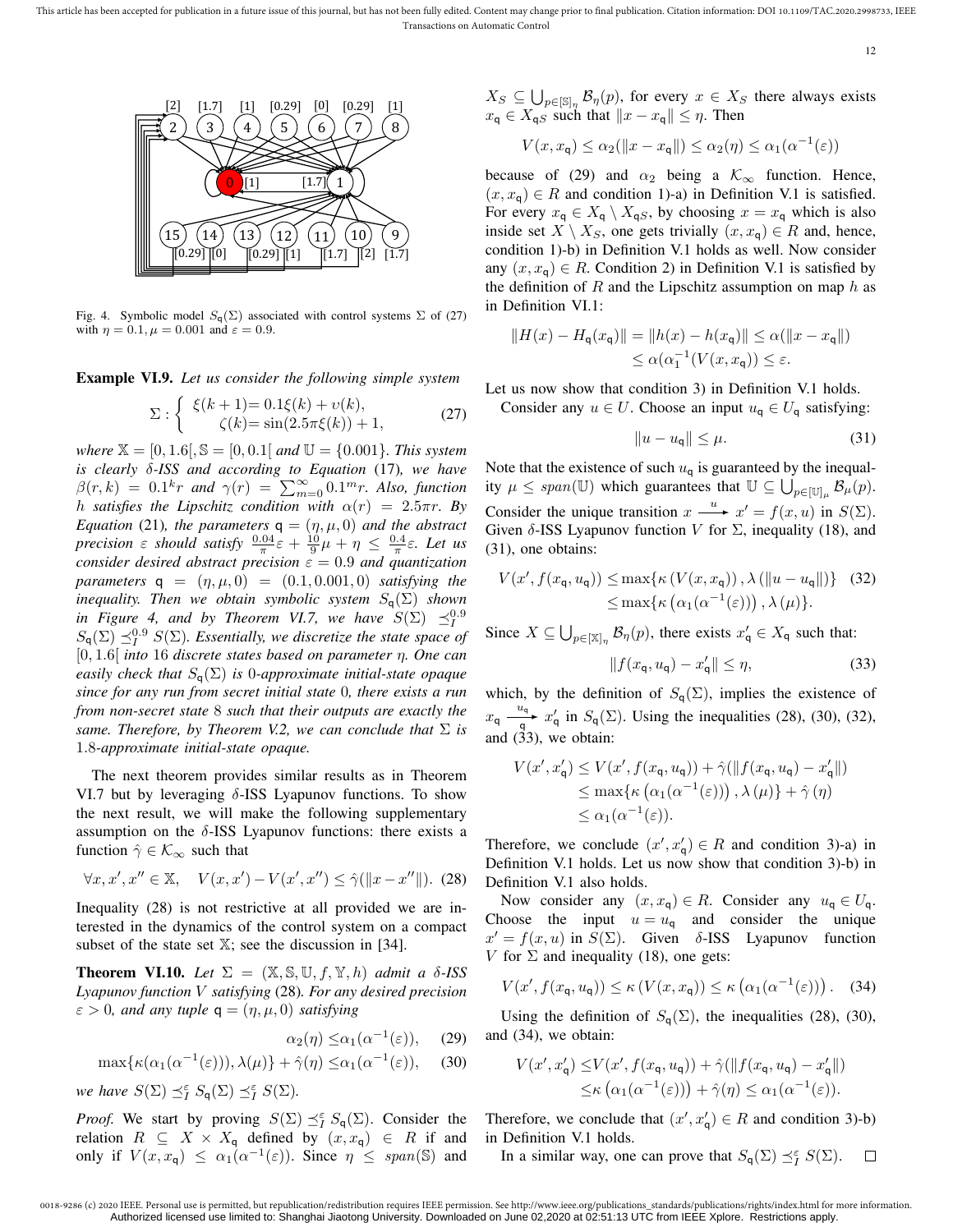Remark VI.11. *One can readily verify that there always exists a choice of quantization parameter*  $q = (n, \mu)$  *such that inequalities* (29) *and* (30) *hold simultaneously. Although the result in Theorem VI.10 seems more general than that of Theorem VI.7 in terms of the existence of quantization parameter* q*, the symbolic model*  $S_q(\Sigma)$ *, computed by using the quantization parameters* q *provided in Theorem VI.7 whenever existing, is likely to have fewer states than the model computed by using the quantization parameters provided in Theorem VI.10 due to the conservative nature of* δ*-ISS Lyapunov functions.*

The next theorems illustrate the other main results of this section showing that, under similar conditions over the quantization parameters  $\eta$  and  $\mu$ ,  $S_q(\Sigma)$  and  $S(\Sigma)$  are related under an approximate current-state opacity preserving simulation relation.

**Theorem VI.12.** *Let*  $\Sigma = (\mathbb{X}, \mathbb{S}, \mathbb{U}, f, \mathbb{Y}, h)$  *be a*  $\delta$ -*ISS control system. For any desired precision*  $\varepsilon > 0$ *, and any tuple*  $q =$ (η, µ, θ) *of parameters satisfying*

$$
\beta\left(\alpha^{-1}(\varepsilon),1\right) + \gamma(\mu) + \eta \leq \alpha^{-1}(\varepsilon),
$$
  

$$
\alpha^{-1}(\varepsilon) \leq \theta,
$$

*we have*  $S(\Sigma) \preceq_C^{\varepsilon} S_q(\Sigma)$ .

*Proof.* Consider the relation  $R \subseteq X \times X_q$  defined by  $(x, x_{\mathsf{q}}) \in R$  if and only if  $||x - x_{\mathsf{q}}|| \le \alpha^{-1}(\varepsilon)$ . Note that conditions 1), 2), 3)-a) and 3)-c) of  $\varepsilon$ -CurSOP simulation relation in Definition V.6 are similar to that of  $\varepsilon$ -InitSOP simulation relation, therefore the proof of them are similar to that in Theorem VI.7 and is omitted here. Here, we show that conditions 3)-b) and 3)-d) in Definition V.6 hold.

Let us consider an arbitrary transition  $x \xrightarrow{u} x' = f(x, u)$ with  $x' \in X_S$  in  $S(\Sigma)$ . Similar to the proof of condition 3)a), we can show the existence of a transition  $x_q = \frac{u_q}{a}$  $\frac{d}{q}$   $\rightarrow$   $x'_q$ in  $S_q(\Sigma)$  where  $(x', x'_q) \in R$  holds, where the input  $u_q \in U_q$ satisfies:  $||u-u_{\mathsf{q}}|| \leq \mu$ . By the construction of the secret set in the symbolic system, one has  $X_{\mathbf{q}S} = [\mathbb{S}^{\theta}]_{\eta}$  with  $\theta \ge \alpha^{-1}(\varepsilon)$ and  $0 < \eta \le \min\{\text{span}(\mathbb{S}), \text{span}(\mathbb{X} \setminus \mathbb{S})\}.$  Therefore, since  $(x', x'_\mathsf{q}) \in R$  which implies  $||x' - x'_\mathsf{q}|| \leq \alpha^{-1}(\varepsilon)$ , we obtain that  $x'_{\mathsf{q}} \in X_{\mathsf{q}S}$ . Thus, we conclude that condition 3)b) in Definition V.6 holds. In a similar way, we can show that condition 3)-d) in Definition V.6 holds as well which completes the proof.  $\Box$ 

**Theorem VI.13.** *Let*  $\Sigma = (\mathbb{X}, \mathbb{S}, \mathbb{U}, f, \mathbb{Y}, h)$  *admits a*  $\delta$ -*ISS Lyapunov function* V *satisfying* (28)*. For any desired precision*  $\varepsilon > 0$ *, and any tuple*  $q = (\eta, \mu, \theta)$  *satisfying* 

$$
\alpha_2(\eta) \leq \alpha_1(\alpha^{-1}(\varepsilon)),
$$
  

$$
\max{\kappa(\alpha_1(\alpha^{-1}(\varepsilon))), \lambda(\mu)} + \hat{\gamma}(\eta) \leq \alpha_1(\alpha^{-1}(\varepsilon)),
$$
  

$$
\alpha^{-1}(\varepsilon) \leq \theta,
$$

*we have*  $S(\Sigma) \preceq_C^{\varepsilon} S_{\mathsf{q}}(\Sigma)$ *.* 

*Proof.* The proof is similar to that of Theorem VI.10 and Theorem VI.12 and is omitted here due to lack of space.  $\Box$ 

Since we show  $S(\Sigma) \preceq^{\varepsilon}_{I} S_{\mathsf{q}}(\Sigma)$  and  $S(\Sigma) \preceq^{\varepsilon}_{C} S_{\mathsf{q}}(\Sigma)$  under the *same* relation in Theorems VI.7 and VI.12 (resp. Theorems

VI.10 and VI.13), by the definition of approximate infinitestate opacity preserving simulation relation, we consequently get the following results.

**Theorem VI.14.** *Let*  $\Sigma = (\mathbb{X}, \mathbb{S}, \mathbb{U}, f, \mathbb{Y}, h)$  *be a*  $\delta$ -*ISS control system. For any desired precision*  $\varepsilon > 0$ *, and any tuple*  $q =$ (η, µ, θ) *of parameters satisfying*

$$
\beta\left(\alpha^{-1}(\varepsilon),1\right) + \gamma(\mu) + \eta \leq \alpha^{-1}(\varepsilon),
$$
  

$$
\alpha^{-1}(\varepsilon) \leq \theta,
$$

*we have*  $S(\Sigma) \preceq_{IF}^{\varepsilon} S_{q}(\Sigma)$ *.* 

**Theorem VI.15.** *Let*  $\Sigma = (\mathbb{X}, \mathbb{S}, \mathbb{U}, f, \mathbb{Y}, h)$  *admits a*  $\delta$ -*ISS Lyapunov function* V *satisfying* (28)*. For any desired precision*  $\varepsilon > 0$ , and any tuple  $q = (\eta, \mu, \theta)$  *satisfying* 

$$
\alpha_2(\eta) \leq \alpha_1(\alpha^{-1}(\varepsilon)),
$$
  

$$
\max{\kappa(\alpha_1(\alpha^{-1}(\varepsilon))), \lambda(\mu)} + \hat{\gamma}(\eta) \leq \alpha_1(\alpha^{-1}(\varepsilon)),
$$
  

$$
\alpha^{-1}(\varepsilon) \leq \theta,
$$

*we have*  $S(\Sigma) \preceq_{IF}^{\varepsilon} S_{q}(\Sigma)$ *.* 

## VII. CONCLUSION

In this paper, we extended the concept of opacity to metric systems by proposing the notion of approximate opacity. Verification algorithms and approximate relations that preserve approximate opacity were also provided. We also discussed how to construct finite abstractions that approximately simulate a class of control systems in terms of opacity preservation. Our result bridges the gap between the opacity analysis of finite discrete systems and continuous control systems.

Among the many possible directions for future work that will be built based on the proposed framework, we mention several directions of immediate interest. One direction is to extend our framework to the stochastic setting for almost opacity [14], [21]–[23]. Also, we are interested in constructing approximate opacity preserving symbolic models for more classes of systems. Finally, we plan to extend approximate opacity preserving simulation relation to approximate opacity preserving *alternating* simulation relation [45] and solve the problem of controller synthesis enforcing approximate opacity [46], [50]–[54].

#### APPENDIX

## *A. Proofs not contained in main body*

## *Proof of Proposition IV.2*

*Proof.* It is straightforward to show (i). Hereafter, we prove (ii) by induction on the length of input sequence.

When  $n = 0$ , i.e., there is no input sequence, we have that  $(x_0, q_0) \in X_{I0}$ . By the definition of  $X_{I0}$ , we know that

 $q_0 = \{x'_0 \in X : \mathbf{d}(H(x_0), H(x'_0)) \le \delta\}$ 

which implies (ii) immediately.

To proceed the induction, we assume that (ii) holds when  $n = k$ . Now, we need to show that (ii) also holds when  $n =$  $k + 1$ . Consider arbitrary pair  $(x_0, q_0) \in X_{I_0}$  and finite run

$$
(x_0, q_0) \xrightarrow{u_1} (x_1, q_1) \xrightarrow{u_2} \cdots \xrightarrow{u_n} (x_n, q_n) \xrightarrow{u_{n+1}} (x_{n+1}, q_{n+1}).
$$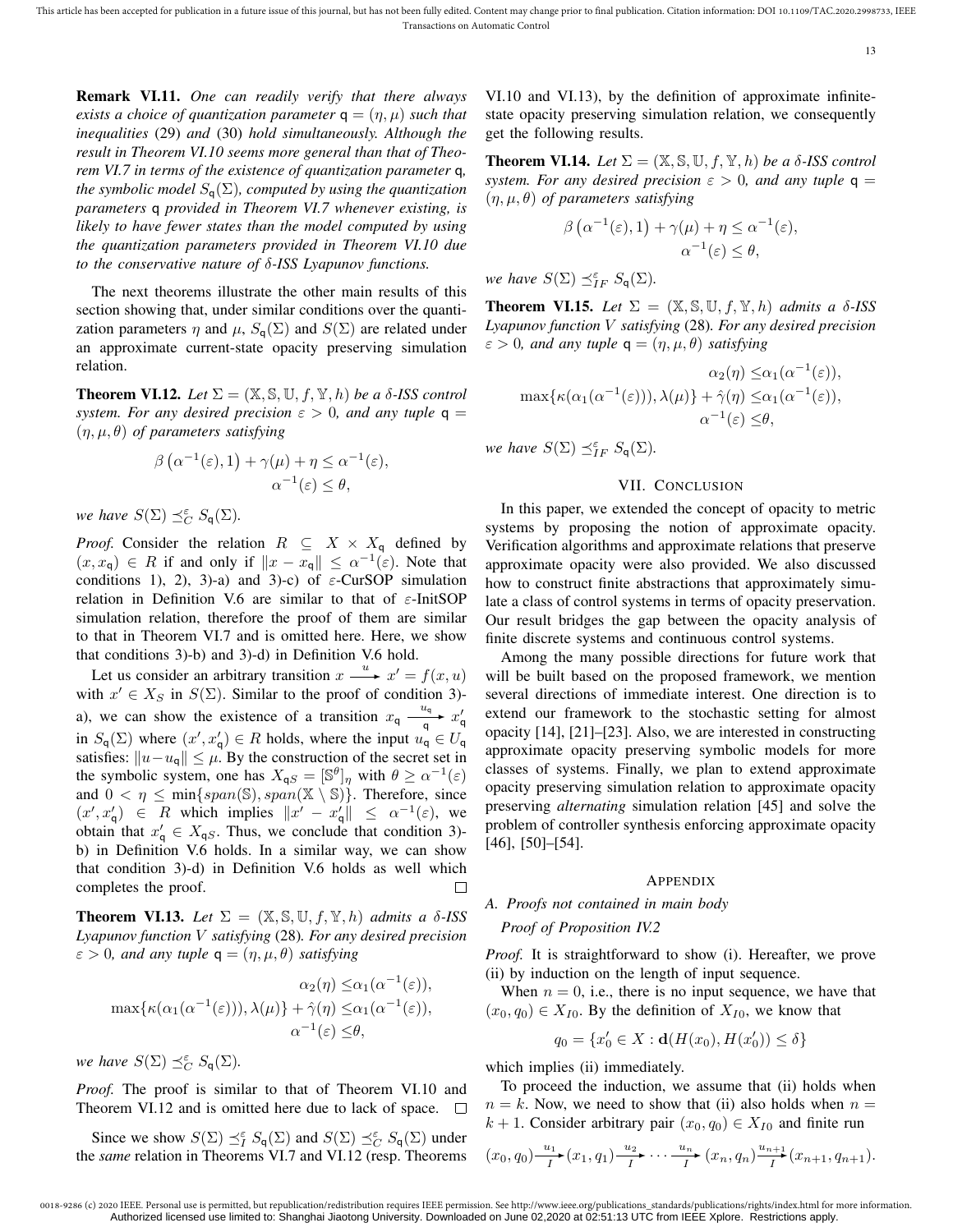.

.

.

 $\Box$ 

.

14

Then, we have

$$
q_{n+1} = \bigcup_{\hat{u} \in U} \mathbf{Pre}_{\hat{u}}(q_n) \cap \{x \in X : \mathbf{d}(H(x_{n+1}), H(x)) \le \delta\}
$$
  
=  $\{x \in X : \exists x' \in q_n, u'_{n+1} \in U \text{ s.t. } (x, u'_{n+1}, x') \in \longrightarrow\}$   

$$
\cap \{x \in X : \mathbf{d}(H(x_{n+1}), H(x)) \le \delta\}
$$
  
=  $\{x \in X : [\exists x' \in q_n, u'_{n+1} \in U \text{ s.t. } (x, u'_{n+1}, x') \in \longrightarrow]\}$   

$$
\wedge [\mathbf{d}(H(x_{n+1}), H(x)) \le \delta]
$$

By the induction hypothesis, we know that

$$
q_n = \left\{ x'_0 \in X : \frac{\exists x'_0 \xrightarrow{u'_n} x'_1 \xrightarrow{u'_{n-1}} \cdots \xrightarrow{u'_1} x'_n \text{ s.t.}}{\max_{i \in \{0,1,\dots,n\}} \mathbf{d}(H(x_i), H(x'_{n-i})) \le \delta \right\}
$$

Therefore, by combing the above two equations, one gets

$$
q_{n+1} = \left\{ x \in X : \begin{matrix} \exists x & \xrightarrow{u'_{n+1}} x'_0 & \xrightarrow{u'_{n}} x'_1 & \xrightarrow{u_{n-1}} \cdots & \xrightarrow{u'_1} x'_n \\ x \in X : \text{ s.t. } \max_{i \in \{0,1,\ldots,n\}} \mathbf{d}(H(x_i), H(x'_{n-i})) \le \delta \\ \wedge \mathbf{d}(H(x_{n+1}), H(x)) \le \delta \end{matrix} \right\}
$$

$$
= \left\{ x \in X : \begin{matrix} \exists x''_0 & \xrightarrow{u'_{n+1}} x''_1 & \xrightarrow{u'_{n+1}} \cdots & \xrightarrow{u'_1} x''_{n+1} \text{ s.t.} \\ \max_{i \in \{0,1,\ldots,n+1\}} \mathbf{d}(H(x_i), H(x''_{n+1-i})) \le \delta \end{matrix} \right\}
$$

Therefore, one obtains that the induction step holds.

## *Proof of Theorem IV.3*

*Proof.*  $(\Rightarrow)$  By contraposition: suppose that there exists a state  $(x, q) \in X_I$  such that  $x \in X_0 \cap X_S$  and  $q \cap X_0 \subseteq X_S$ . Let

$$
(x_0, q_0) \xrightarrow{u_1} (x_1, q_1) \xrightarrow{u_1} \cdots \xrightarrow{l_n} (x_n, q_n)
$$

be a run reaching  $(x, q) =: (x_n, q_n)$ . By Proposition IV.2, we have  $x_n \xrightarrow{u_n} x_{n-1} \xrightarrow{u_{n-1}} \cdots \xrightarrow{u_1} x_1$ , which is well-defined in S as  $x_n \in X_0$ . Moreover, by Proposition IV.2, we have

$$
q_n = \left\{ x'_0 \in X : \frac{\exists x'_0 \xrightarrow{u'_n} x'_1 \xrightarrow{u'_{n-1}} \cdots \xrightarrow{u'_1} x'_n \text{ s.t.}}{\max_{i \in \{0,1,\dots,n\}} \mathbf{d}(H(x_i), H(x'_{n-i})) \le \delta \right\}
$$

However, since  $q_n \cap X_0 \subseteq X_S$ , we know that there does not exist  $x'_0 \in X_0 \backslash X_S$  and  $x'_0$  $\stackrel{u'_n}{\longrightarrow} x'_1$  $\stackrel{u'_{n-1}}{\longrightarrow} \cdots \stackrel{u'_1}{\longrightarrow} x'_n$  such that  $\max_{i \in \{0,1,\ldots,n\}} \mathbf{d}(H(x_i), H(x'_{n-i})) \leq \delta$ . Therefore, by considering  $x_n \in X_0 \cap X_S$  and  $x_n \xrightarrow{u_n} x_{n-1} \xrightarrow{u_{n-1}} \cdots \xrightarrow{u_1} x_1$ , we know the system is not  $\delta$ -approximate initial-state opaque.

 $(\Leftarrow)$  By contradiction: suppose that Equation (3) holds and assume that S is not  $\delta$ -approximate initial-state opaque. Then, there exists a secret initial state  $x_0 \in X_0 \cap X_S$  and a sequence of transitions  $x_0 \xrightarrow{u_1} x_1 \xrightarrow{u_2} \cdots \xrightarrow{u_n} x_n$  such that there does not exist a non-secret initial state  $x'_0 \in X_0 \setminus X_S$  and a sequence of transitions  $x'_0$  $\overset{u_1'}{\longrightarrow} x_1'$  $u'_2$   $\longrightarrow$   $u'_n$  such that  $\max_{i \in \{0,1,\ldots,n\}} \mathbf{d}(H(x_i), H(x_i')) \le \delta$ . Let us consider the following sequence of transitions in  $S_I$ 

$$
(x_n, q_0) \xrightarrow{u_n} (x_{n-1}, q_1) \xrightarrow{l_{n-1}} \cdots \xrightarrow{l_1} (x_0, q_n).
$$

By Proposition IV.2, we know that

$$
q_n = \left\{ x'_0 \in X : \begin{array}{c} \exists x'_0 \xrightarrow{u'_n} x'_1 \xrightarrow{u'_{n-1}} \cdots \xrightarrow{u'_1} x'_n \text{ s.t.} \\ \max_{i \in \{0,1,\ldots,n\}} \mathbf{d}(H(x_i), H(x'_i)) \le \delta \end{array} \right\}.
$$

By Equation (3), we have  $q_n \cap X_0 \not\subseteq X_S$ . Therefore, there exist a non-secret initial state  $x'_0 \in X_0 \setminus X_S$  and a sequence  $x'_0$  $\stackrel{u_1'}{\longrightarrow} x_1'$  $\frac{u'_2}{\cdots}$   $\cdots$   $\frac{u'_n}{\cdots}$   $\frac{u'_n}{\cdots}$  such that

 $\max_{i \in \{0,1,\ldots,n\}} \mathbf{d}(H(x_i), H(x_i')) \leq \delta$ . This is a contradiction, i.e., S has to be  $\delta$ -approximate initial-state opaque. □

#### *Proof of Proposition IV.6*

*Proof.* The proof is similar to that of Proposition IV.2, which can be done by induction on the length of the sequence.  $\Box$ 

## *Proof of Theorem IV.7*

*Proof.* By Proposition IV.6, for each state  $(x, q)$  encountered, the second component is exactly the set of all possible current states consistent with the observation. Then the proof is similar to that of Theorem IV.3.  $\Box$ 

## *Proof of Theorem IV.8*

*Proof.* By contraposition: suppose that there exist two states  $(x_n, q'_n) \in X_I, (x_n, q_n) \in X_C$  such that  $x_n \in X_S$  and  $q_n \cap$  $q'_n \subseteq X_S$ . Let

$$
(x_0, q_0) \xrightarrow{\;u_1 \; \cdot \;} (x_1, q_1) \xrightarrow{\;u_2 \; \cdot \;} \cdots \xrightarrow{\;u_n \; \cdot \;} (x_n, q_n)
$$

$$
(x_{n+m}, q_{n+m}) \xrightarrow{\;u_{n+m}} (x_{n+m-1}, q_{n+m-1}) \cdots \xrightarrow{\;u_{n+1} \;} (x_n, q'_n)
$$

be two runs reaching  $(x, q)$  and  $(x, q')$ , respectively. By Propositions IV.2 and IV.6, we have  $x_0 \in X_0$  and

$$
x_0 \xrightarrow{u_1} \cdots \xrightarrow{u_{n-1}} x_{n-1} \xrightarrow{u_n} x_n \xrightarrow{u_{n+1}} x_{n+1} \xrightarrow{u_{n+2}} \cdots \xrightarrow{u_{n+m}} x_{n+m}.
$$

Moreover, one has

$$
q_n \cap q'_n = \left\{ x'_n \in X : \begin{array}{c} \exists x'_0 \in X_0, \exists x'_0 \xrightarrow{u'_1} \cdots \xrightarrow{u'_{n+m}} x'_{n+m} \\ \text{s.t. } \max_{i \in \{0, 1, \ldots, n+m\}} \mathbf{d}(H(x_i), H(x'_i)) \le \delta \end{array} \right\}.
$$

Since  $q_n \cap q'_n \subseteq X_S$ , we know that there does not exist  $x'_0 \in$  $X_0$  and  $x'_0$  $\overline{u_1'}$   $\cdots$   $\overline{u_{n+m}'}$   $x'_{n+m}$  such that  $x'_n \in X \setminus X_S$ and  $\max_{i \in \{0,1,\ldots,n+m\}} \mathbf{d}(H(x_i), H(x_i')) \leq \delta$ . Therefore, the system is not  $\delta$ -approximate infinite-step opaque.

 $(\Leftarrow)$  By contradiction: suppose that equation (5) holds and assume, for the sake of contradiction, that S is not  $\delta$ approximate infinite-step opaque. Then, we know that there exists an initial state  $x_0 \in X_0$ , a sequence of transitions  $x_0 \xrightarrow{u_1} x_1 \xrightarrow{u_2} \cdots \xrightarrow{u_n} x_n$  and an index  $k \in$  $\{0, \ldots, n\}$  such that  $x_k \in X_S$  and there does not exist an initial state  $x'_0 \in X_0$  and a sequence of transitions  $x'_0$  $\overset{u_1'}{\longrightarrow} x_1'$  $u_2^{\prime}$   $\longrightarrow$   $u_n^{\prime}$   $\longrightarrow$   $x_n^{\prime}$  such that  $x_k^{\prime} \in X \setminus X_S$ and  $\max_{i \in \{0,1,\ldots,n\}} \mathbf{d}(H(x_i), H(x_i')) \leq \delta$ . Let us consider the following sequence of transitions in  $S_C$ 

$$
(x_0, q_0) \xrightarrow{\ u_1} (x_1, q_1) \xrightarrow{\ u_2} \cdots \xrightarrow{\ u_k} (x_k, q_k),
$$

and the following sequence of transitions in  $S_I$ 

$$
(x_n, q'_n) \xrightarrow{u_n} (x_{n-1}, q'_{n-1}) \xrightarrow{u_{n-1}} \cdots \xrightarrow{l_{k+1}} (x_k, q'_k).
$$

By Propositions IV.2 and IV.6, we know that

$$
q_n \cap q'_n = \left\{ x'_k \in X : \frac{\exists x'_0 \in X_0, \exists x'_0 \xrightarrow{u'_1} \cdots \xrightarrow{u'_n} x'_n \text{ s.t.}}{\max_{i \in \{0,1,\ldots,n\}} \mathbf{d}(H(x_i), H(x'_i)) \le \delta \right\}.
$$

Since equation (5) holds, we know that  $q_n \cap q'_n \not\subseteq X_S$ . Therefore, there exists  $x'_0 \in X_0$  and a sequence of transitions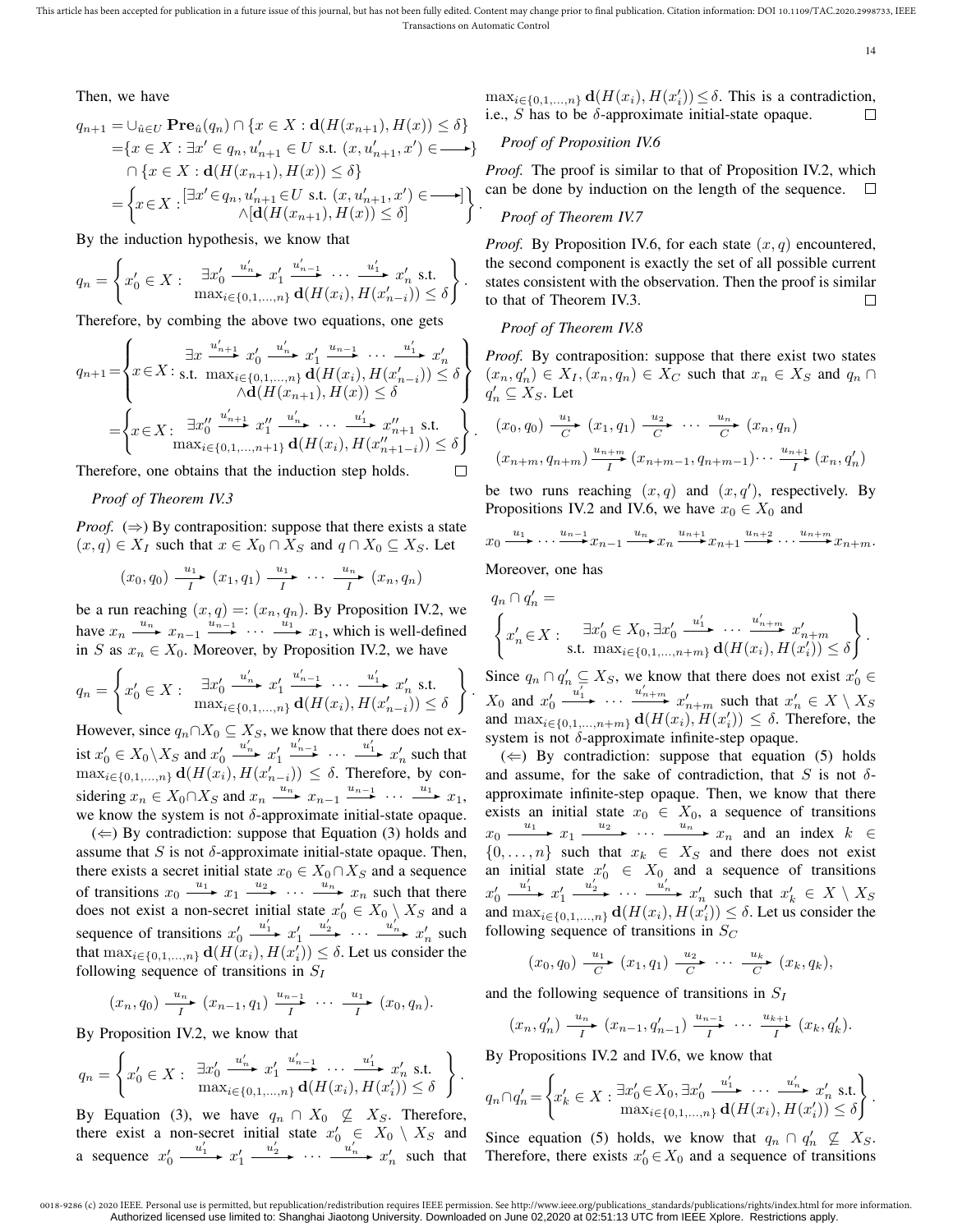$x'_0$  $\begin{array}{c} u'_1 \ \cdots \ \stackrel{u'_n}{\longrightarrow} x'_n \end{array}$  such that  $x_k \in X \setminus X_S$  and  $\max_{i \in \{0,1,\ldots,n\}} \mathbf{d}(H(x_i), H(x_i')) \leq \delta$ , which is a contradiction, i.e., S has to be  $\delta$ -approximate infinite-step opaque.  $\Box$ 

#### REFERENCES

- [1] K.-D. Kim and P. Kumar, "Cyber–physical systems: A perspective at the centennial," *Proceedings of the IEEE*, vol. 100, no. Special Centennial Issue, pp. 1287–1308, 2012.
- [2] H. Sandberg, S. Amin, and K. Johansson, "Cyberphysical security in networked control systems," *IEEE Control Systems*, vol. 35, no. 1, pp. 20–23, 2015.
- [3] L. Mazaré, "Using unification for opacity properties," Proc. Workshop *on Issues in the Theory of Security*, vol. 7, pp. 165–176, 2004.
- [4] J. W. Bryans, M. Koutny, L. Mazaré, and P. Y. A. Ryan, "Opacity generalised to transition systems," *International Journal of Information Security*, vol. 7, no. 6, pp. 421–435, 2008.
- [5] A. Saboori and C. Hadjicostis, "Verification of K-Step Opacity and Analysis of Its Complexity," *IEEE Transactions on Automation Science and Engineering*, vol. 8, no. 3, pp. 549–559, 2011.
- [6] ——, "Verification of infinite-step opacity and complexity considerations," *IEEE Transactions on Automatic Control*, vol. 57, no. 5, pp. 1265–1269, 2012.
- [7] ——, "Verification of initial-state opacity in security applications of discrete event systems," *Inform. Sci.*, vol. 246, pp. 115–132, 2013.
- [8] F. Lin, "Opacity of discrete event systems and its applications," *Automatica*, vol. 47, no. 3, pp. 496–503, Mar. 2011.
- [9] Y. Wu and S. Lafortune, "Comparative analysis of related notions of opacity in centralized and coordinated architectures," *Discrete Event Dynamic Systems*, vol. 23, no. 3, pp. 307–339, Sep 2013.
- [10] Y. Tong, Z. Li, C. Seatzu, and A. Giua, "Decidability of opacity verification problems in labeled Petri net systems," *Automatica*, vol. 80, pp. 48–53, 2017.
- [11] ——, "Verification of state-based opacity using petri nets," *IEEE Transactions on Automatic Control*, vol. 62, no. 6, pp. 2823–2837, 2017.
- [12] X. Cong, M. Fanti, A. Mangini, and Z. Li, "On-line verification of current-state opacity by petri nets and integer linear programming," *Automatica*, vol. 94, pp. 205–213, 2018.
- [13] F. Basile and G. De Tommasi, "An algebraic characterization of language-based opacity in labeled Petri nets," in *14th International Workshop on Discrete Event Systems*, 2018, pp. 329–336.
- [14] A. Saboori and C. Hadjicostis, "Current-state opacity formulations in probabilistic finite automata," *IEEE Transactions on Automatic Control*, vol. 59, no. 1, pp. 120–133, 2014.
- [15] C. Keroglou and C. Hadjicostis, "Probabilistic system opacity in discrete event systems," *Discrete Event Dyn. Sys.: Theory & Apl.*, vol. 28, no. 2, pp. 289–314, 2018.
- [16] B. Wu, Z. Liu, and H. Lin, "Parameter and insertion function cosynthesis for opacity enhancement in parametric stochastic discrete event systems," in *American Control Conference*, 2018, pp. 3032–3037.
- [17] S. Chédor, C. Morvan, S. Pinchinat, and H. Marchand, "Diagnosis and opacity problems for infinite state systems modeled by recursive tile systems," *Discrete Event Dynamic Systems*, vol. 25, no. 1-2, pp. 271– 294, 2014.
- [18] K. Kobayashi and K. Hiraishi, "Verification of opacity and diagnosability for pushdown systems," *J. Applied Mathematics*, vol. 2013, 2013.
- [19] R. Jacob, J.-J. Lesage, and J.-M. Faure, "Overview of discrete event systems opacity: Models, validation, and quantification," *Annual Reviews in Control*, vol. 41, pp. 135–146, 2016.
- [20] S. Lafortune, F. Lin, and C. Hadjicostis, "On the history of diagnosability and opacity in discrete event systems," *Annual Reviews in Control*, vol. 45, pp. 257–266, 2018.
- [21] B. Bérard, J. Mullins, and M. Sassolas, "Quantifying opacity," Math. *Structures in Computer Science*, vol. 25, no. 2, pp. 361–403, 2015.
- [22] J. Chen, M. Ibrahim, and R. Kumar, "Quantification of secrecy in partially observed stochastic discrete event systems." *IEEE Trans. Automation Science and Engineering*, vol. 14, no. 1, pp. 185–195, 2017.
- [23] X. Yin, Z. Li, W. Wang, and S. Li, "Infinite-step opacity and K-step opacity of stochastic discrete-event systems," *Automatica*, vol. 99, pp. 266–274, 2019.
- [24] B. Ramasubramanian, R. Cleaveland, and S. Marcus, "A framework for opacity in linear systems," in *American Control Conference*, 2016, pp. 6337–6344.
- [25] ——, "A framework for decentralized opacity in linear systems," in *54th Annual Allerton Conference on Communication, Control, and Computing*, 2016, pp. 274–280.
- [26] ——, "Opacity for switched linear systems: Notions and characterization," in *56th IEEE Conference on Decision and Control*, 2017, pp. 5310–5315.
- [27] X. Yin and S. Lafortune, "A new approach for the verification of infinitestep and K-step opacity using two-way observers," *Automatica*, vol. 80, pp. 162–171, 2017.
- [28] K. Zhang, X. Yin, and M. Zamani, "Opacity of nondeterministic transition systems: A (bi)simulation relation approach," *IEEE Transactions on Automatic Control*, vol. 64, no. 12, pp. 5116–5123, 2019.
- [29] M. Noori-Hosseini, B. Lennartson, and C. Hadjicostis, "Compositional visible bisimulation abstraction applied to opacity verification," in *14th International Workshop on Discrete Event Systems*, 2018, pp. 434–441.
- [30] ——, "Incremental observer reduction applied to opacity verification and synthesis," 2018, arXiv:1812.08083.
- [31] B. Wu and H. Lin, "Privacy verification and enforcement via belief abstraction," *IEEE Control Sys. Letters*, vol. 2, no. 4, pp. 815–820, 2018.
- [32] S. Mohajerani, Y. Ji, and S. Lafortune, "Compositional and abstractionbased approach for synthesis of edit functions for opacity enforcement," *IEEE Transactions on Automatic Control*, 2019.
- [33] A. Girard and G. J. Pappas, "Approximation metrics for discrete and continuous systems," *IEEE Transactions on Automatic Control*, vol. 52, no. 5, pp. 782–798, May 2007.
- [34] A. Girard, G. Pola, and P. Tabuada, "Approximately bisimilar symbolic models for incrementally stable switched systems," *IEEE Transactions on Automatic Control*, vol. 55, no. 1, pp. 116–126, 2010.
- [35] G. Reissig, "Computing abstractions of nonlinear systems," *IEEE Transactions on Automatic Control*, vol. 56, no. 11, pp. 2583–2598, 2011.
- [36] M. Zamani, G. Pola, M. Mazo, and P. Tabuada, "Symbolic models for nonlinear control systems without stability assumptions," *IEEE Transactions on Automatic Control*, vol. 57, no. 7, pp. 1804–1809, 2012.
- [37] M. Zamani, A. Abate, and A. Girard, "Symbolic models for stochastic switched systems: A discretization and a discretization-free approach," *Automatica*, vol. 55, pp. 183–196, 2015.
- [38] C. Dwork, "Differential privacy," *Encyclopedia of Cryptography and Security*, pp. 338–340, 2011.
- [39] J. Le Ny and G. Pappas, "Differentially private filtering," *IEEE Transactions on Automatic Control*, vol. 59, no. 2, pp. 341–354, 2014.
- [40] A. Jones, K. Leahy, and M. Hale, "Towards differential privacy for symbolic systems," *arXiv:1809.08634*, 2018.
- [41] K. Yazdani, A. Jones, K. Leahy, and M. Hale, "Differentially private LQ control," *arXiv:1807.05082*, 2018.
- [42] G. Pola, E. De Santis, and M. Di Benedetto, "Approximate diagnosis of metric systems," *IEEE Control Systems Letters*, vol. 2, no. 1, pp. 115–120, 2018.
- [43] G. Fiore, E. De Santis, G. Pola, and M. Di Benedetto, "On approximate predictability of metric systems," in *6th IFAC Conference on Analysis and Design of Hybrid Systems*, 2018, pp. 169–174.
- [44] X. Yin and M. Zamani, "Towards approximate opacity of cyberphysical systems," in *10th ACM/IEEE International Conference on Cyber-Physical Systems*, 2019.
- [45] P. Tabuada, *Verification and Control of Hybrid Systems: A Symbolic Approach*, 1st ed. Springer Publishing Company, 2009.
- [46] F. Cassez, J. Dubreil, and H. Marchand, "Synthesis of opaque systems with static and dynamic masks," *Formal Methods in System Design*, vol. 40, no. 1, pp. 88–115, 2012.
- [47] L. Clavijo and J. Basilio, "Empirical studies in the size of diagnosers and verifiers for diagnosability analysis," *Discrete Event Dynamic Systems*, vol. 27, no. 4, pp. 701–739, 2017.
- [48] D. N. Tran, "Advances in stability analysis for nonlinear discrete-time dynamical systems," Ph.D. dissertation, Univ. Newcastle, 2018.
- [49] A. Swikir, A. Girard, and M. Zamani, "From dissipativity theory to compositional synthesis of symbolic models," 2017.
- [50] J. Dubreil, P. Darondeau, and H. Marchand, "Supervisory control for opacity," *IEEE Trans. Aut. Cont.*, vol. 55, no. 5, pp. 1089–1100, 2010.
- [51] B. Zhang, S. Shu, and F. Lin, "Maximum information release while ensuring opacity in discrete event systems," *IEEE Trans. Automation Science and Engineering*, vol. 12, no. 4, pp. 1067–1079, 2015.
- [52] X. Yin and S. Lafortune, "A uniform approach for synthesizing propertyenforcing supervisors for partially-observed discrete-event systems," *IEEE Trans. Aut. Cont.*, vol. 61, no. 8, pp. 2140–2154, 2016.
- [53] Y. Tong, Z. Li, C. Seatzu, and A. Giua, "Current-state opacity enforcement in discrete event systems under incomparable observations," *Discrete Event Dynamic Systems: Theory & Appllications*, vol. 28, no. 2, pp. 161–182, 2018.
- [54] Y. Ji, X. Yin, and S. Lafortune, "Enforcing opacity by insertion functions under multiple energy constraints," *Automatica*, vol. 108, 2019.